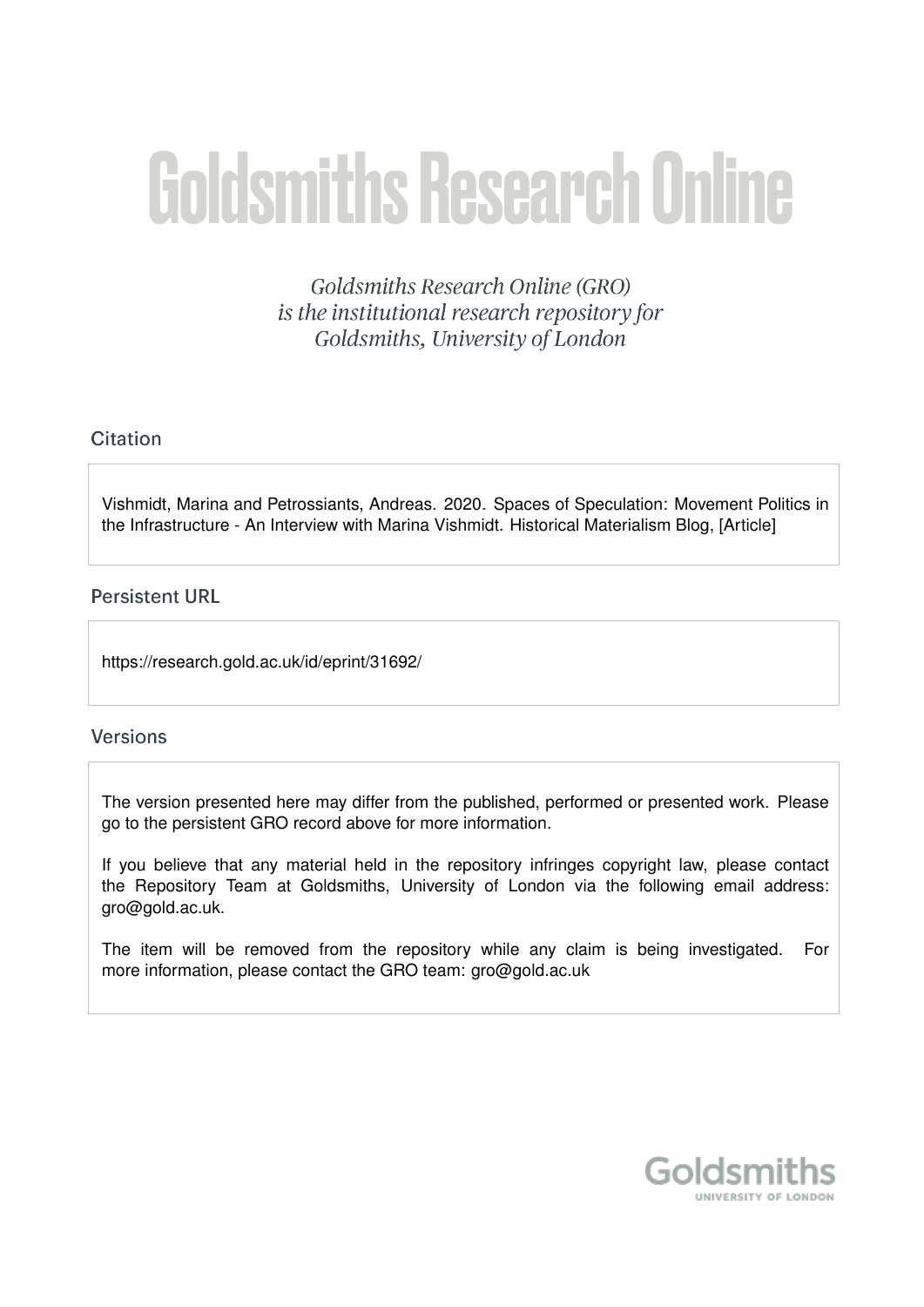### **AP:**

In your book you draw parallels between the processes of speculation in financialisation and in art, arguing that neither financialized capitalism nor artistic production can be thought of as unproductive labour. As a point of departure for this conversation, I propose this excerpt from your introduction:

[T]he concern here is to draw a parallel between contemporary capital and contemporary art as they come to constitute the poles of a society structured around speculation, reflected in social practices ranging from systems of welfare provision to the constitution of the self and the image of work … 'Speculation as a mode of production' thus denotes the conjunction of the characteristic valorisation processes of art and of financialised capital as two social forms that are related through the compatibility of their logics.<sup>1</sup>

So, to start, could you briefly explain how you understand these two speculations? Or more appropriately, this singular speculative labour form as it is reflected across the spheres of art and finance.

## **MV**:

Yes, sure. To begin with, I feel like one simple heuristic I've used in discussion around this nonidentical concept of speculation—and non-identity has a methodological dimension I'll get into later on—is one I came across in Steven Shaviro's work, which is 'open' and 'closed' speculation.<sup>2</sup> To posit an open and a closed strain of speculation as a social logic or a social form means already to engage in immanent critique of the image of speculation we normally have to hand, which is generally either a vaguely emancipatory one as in 'speculative fiction', a utopian type of approach, or the disparaging one of 'irresponsible' financial speculation which sees it as a pathology that goes from being a subset of the system to taking over the whole of the global capitalist system (a clear illustration would be discourses that draw analogies between capitalism and cancer<sup>3</sup> - though of course there are some, most significantly Anne Boyer, who have done remarkable and non-metaphorical work in limning the parallels).<sup>4</sup>

<sup>1</sup> Marina Vishmidt, *Speculation as a Mode of Production: Forms of Value Subjectivity in Art and Capital* (Brill, 2018), viii, 3.

<sup>2</sup> Steven Shaviro, 'Speculative Realism -a Primer', *Texte zur Kunst* 93, March 2014, pp. 40–51.

<sup>3</sup> John McMurtry, *The Cancer Stage of Capitalism: From Crisis to Cure* (Pluto, 2018).

<sup>4</sup> Anne Boyer, *The Undying* (Farras, Straus and Giroux, 2019).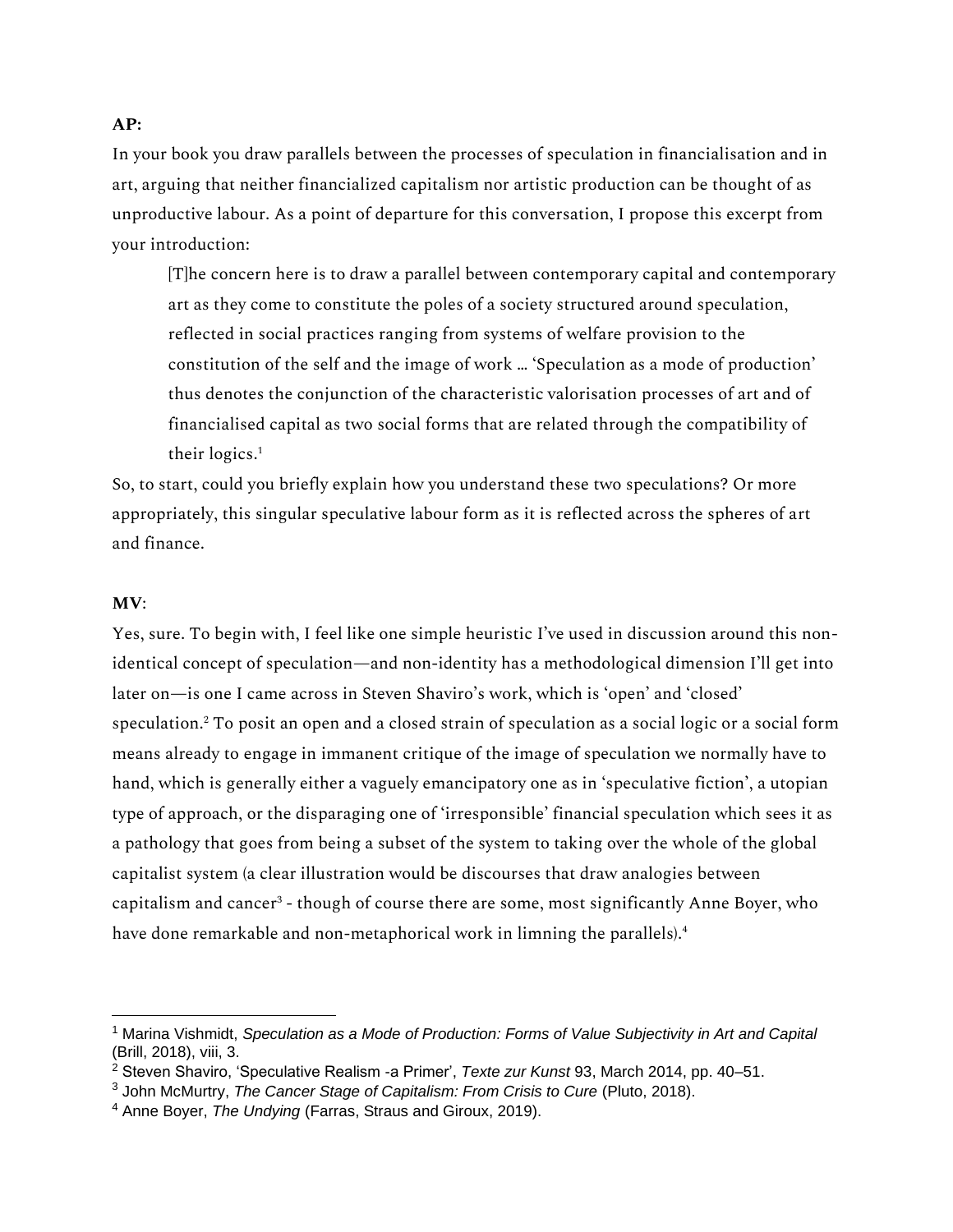What the 'open/closed' frame allows us to do, if we use it dialectically, is to see how financial speculation, which thinks of itself as 'wealth-creating' or 'market-making' doesn't actually create anything but more of itself. That makes it a prime example of 'closed' speculation - it has no horizon besides an indefinite replication of the future as the present, thus predicated on enclosing the future as a temporality and as a resource. Meanwhile, the 'open' speculation of theory, of art, that which is supposedly able to renew perception, proposes new worlds or ways of being, is open as well in the indefinite way that its emancipatory promise is institutionally and economically not only imbricated in the 'closed' speculation of the financial market, which might be a true but somewhat established observation, but in the disciplinary autonomy of those fields that defines their speculation as constitutively 'free' of real-world consequences. So that's maybe also a Brechtian point that aesthetic speculation has to be materialised as the 'socially' or politically' speculative, i.e. what is it in aesthetic form and performance that can displace both its confinement *as* aesthetic form and can give it an immanent connection to actual and unpredictable - hence 'open', hence actually speculative - processes of determinate social transformation. So the idea of 'speculation' then seems to shade into a sort of genealogical, immanent critique of the autonomy ideology as the infrastructure of art's concept of itself as critical but also the sand in the ability of this infrastructure to carry out its intended tasks - so that's either a scripted non-performance, or a need for the de-functionalisation of this particular norm of scripted non-performance, perhaps. Or, as Max Haiven recently wrote, the imbrication of artists and institutions with wider movements for the abolition of the wage, property, race and gender, at least on their far horizon, might also entail the abolition of the artist as an 'economic figure'.<sup>5</sup> The creative dimension of negation, tendentially implicit in *all* labour but institutionally sanctified only in artistic labour, might prove to be the generative point of conjunction between artistic practices and those movements – especially in a time when biological life is directly threatened by the prospect of the form which it takes in our societies continuing unabated, and un-negated.

## **AP**:

Right, in other words, both the scripted non-performance of autonomy ('I am complicit, but simultaneously exceptional'), and the defunctionalisation of this non-performance (the paradigms of 'refusal' or counter-practice, e.g.) are imbricated in the critique of art's

<sup>5</sup> Max Haiven, 'No Artist Left Alive: Speculations on the Post-Pandemic Struggles of Cultural Workers Within, Against and Beyond Capitalism' *Arts of the Working Class* (April 23, 2020).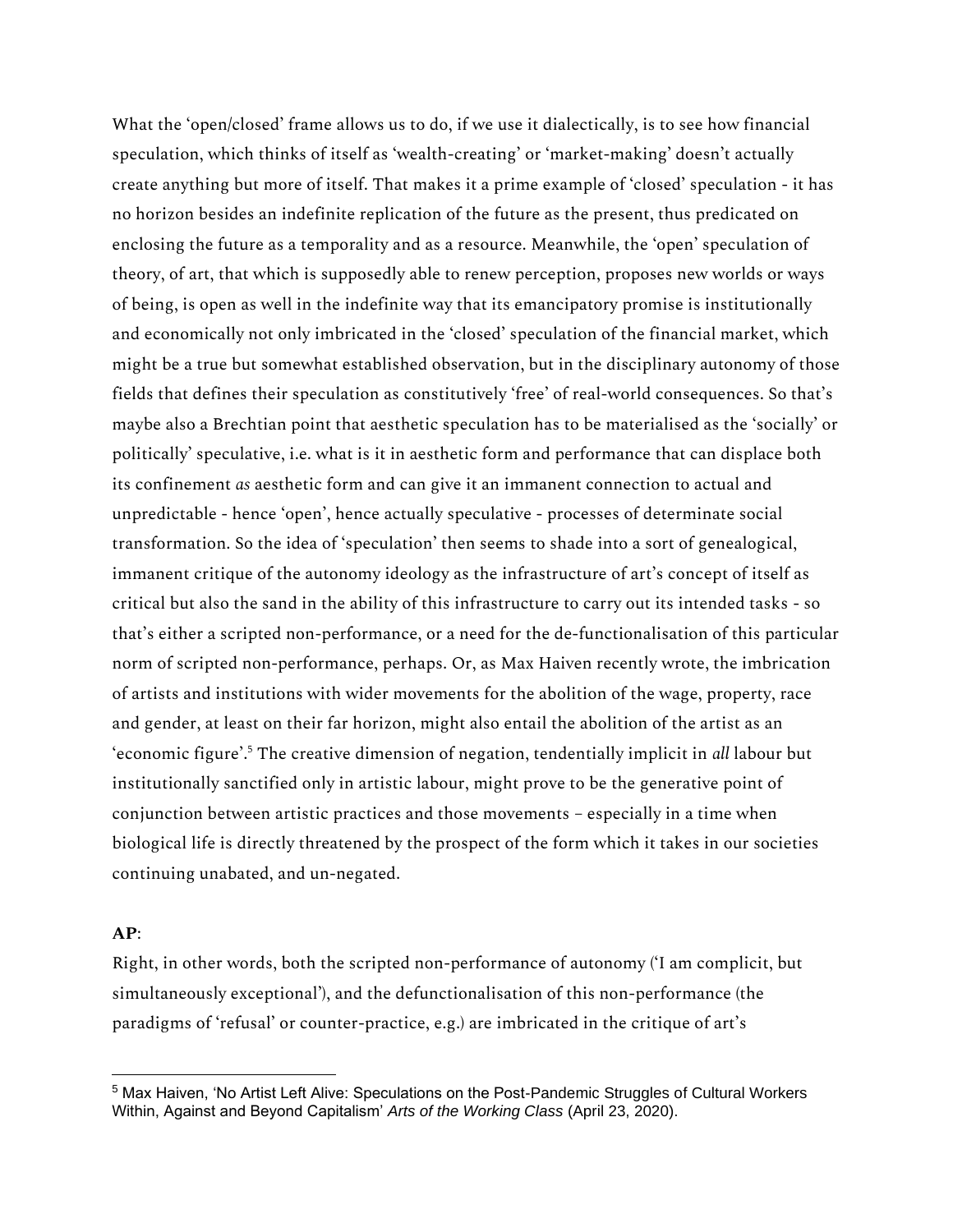antagonistic relation to work, and the value-form. Here, as a follow up to Haiven, I wonder whether Tronti's oft-cited claim that the working class is simultaneously the articulation and dissolution of capital could be rephrased for thinking *cultural* production (capital) and *cultural* 'workers'. Upon first thought, the autonomy ideology—that art is 'dependent on financial surplus and not on labour', as you've helpfully summarized in a prior conversation we've had would make the analogous rephrasing impossible, given that the post-Kantian artistic subjectivity as 'non-worker' is thus predicated on an exceptionality from labour. So, the contradiction of how to de-subjectivize is quite complicated. For this and other reasons, I really like how you provocatively reframe the notion of artistic subjectivity in the book as 'aesthetic subjectivity', after which you write: 'the subject of labour is transformed into the subject of judgement'.<sup>6</sup> Given you draw on aesthetics (from Hegel to Adorno), value-form theory, postoperaist Marxism and its critique, among many other strains of critical political economics and theory, can you summarize a bit how you develop the methodology you employ in the book?

#### **MV**:

Yes, the methodology is a bit of a messy amalgam. I do feel that a stronger reflection, or even programmatic outline, of the book's methodology is one aspect that could have really been developed in the text, and it's one that I have been trying to focus on when I've been presenting the book in public. I suppose because the book is at its core, and maybe even overall, a PhD thesis with a certain level of revision but nothing like a complete overhaul, the mix of methodologies also reflects my process of putting it together, like Morris' *A box with the Sound of its Own Making* (1961). I guess I do say something in the beginning about it being a 'speculative' methodology, meaning speculation operating in this unstable double way as both a principle of construction and a principle of analysis. That means there's a level of recursion operative in parts of it, this ultra-dialectical structure which means none of the propositions I make get to stand very long before being subjected to further assessment and critique. That may be where this idea of non-identity can also be seen as operative in the writing, and that attaches directly as well to the idea of productivity and non-productivity, that all these ideas have to be situated, especially when they seem to function as axiomatic, in Marxist analysis as well as other forms of knowledge production about art, economy, labour, etc. The object can never be subsumed by the concept and part of that resistance to subsumption rebounds on the coherence of the concept, which has to become an object, or fragment into multiple objects for itself, as it were, and the

<sup>6</sup> Vishmidt, *Speculation as a Mode of Production*, 155.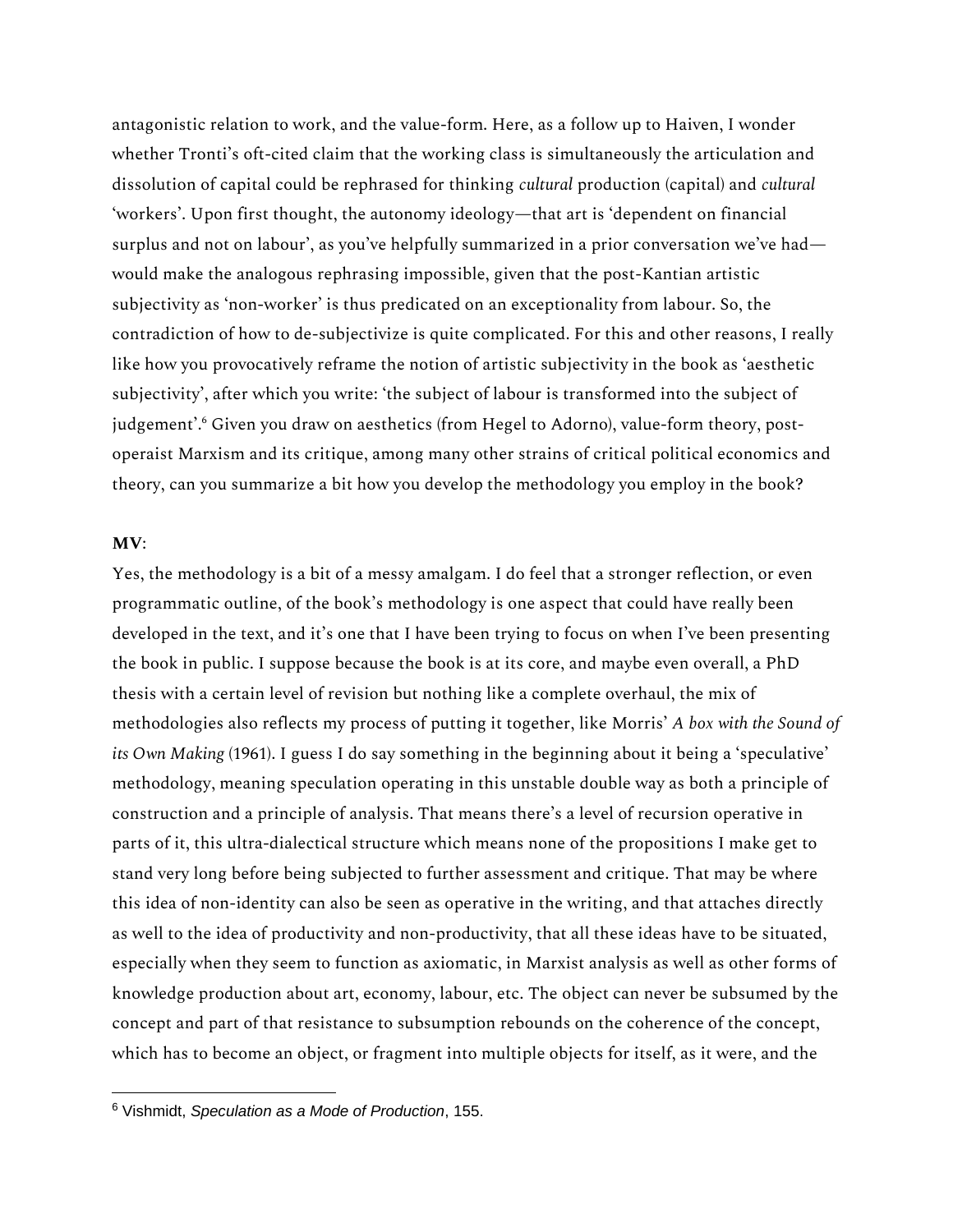first object likewise has to be taken as partial and unstable. So there's probably, at the methodological level, a lot going on that is not articulated about epistemological questions to do with critique and its politics, questions of critique and critique of critique, to put it broadly, and how both contribute to a reification rather than this more 'negative dialectical' approach. (Though some would argue we have to hold on to Hegel's negativity per se, and not try to elabourate another one). This 'negative dialectical' approach practices its politics in the field of theory by always remaining mutable vis-a-vis its objects of study, and how those objects reflect on themselves. Methodologically, this also has to do with engaging in the different levels of abstraction that a 'dialectical method' holds open but holds as imperative to trace the mediations between.

But to return to something you said at the start of this question, about the double nature of autonomy, and the double nature of its (non-) performative ontology, I was wondering if you would make any distinctions between strategies of de- and re-functionalisation in the staging of this autonomy. More specifically, I'm thinking of the examples in your writing of work by Christopher D'Arcangelo and Mierle Laderman Ukeles. D'Arcangelo's interventions in the 1970s were geared at triggering the institution's non-performativity of autonomy, either through compulsive artification or compulsive expulsion of him and his actions. So this would be a strategy of de-functionalisation. Ukuleles's practice could be seen as more interested in a refunctionalisation, staging both the figure of the artist and the museum as sites of hidden (reproductive) labour, and then going on to programmatically highlight the general social occlusion of racialised and gendered maintenance work. Something less complex and more aggregative is perhaps going on in current projects such as Arte Útil, and other emphases on a fairly unmediated (and non-speculative) concept of 'usefulness' in art. Finally, I would mention not the staging of labour but of wage labour that reproduces the institution as such in mimetic performances such as Jan Peter Hammer's *That Which is Seen and That Which is Unseen* (2012) (where the performance is simply the museum guard doing his job, but visibly watching his wages accumulate in the same space as the visitors - wage-labour as social sculpture). As you note about the Whitney's attempt to cordon off D'Arcangelo's 1975 action, *there is nothing to see here* either.<sup>7</sup> I was curious if you think these descriptions of 'de-functionalisation', 'refunctionalisation' and performative de-abstractions of labour have some bearing on the

<sup>7</sup> Andreas Petrossiants, "Inside and Out: The Edges to Critique," *e-flux journal* no. 110 (June, 2020).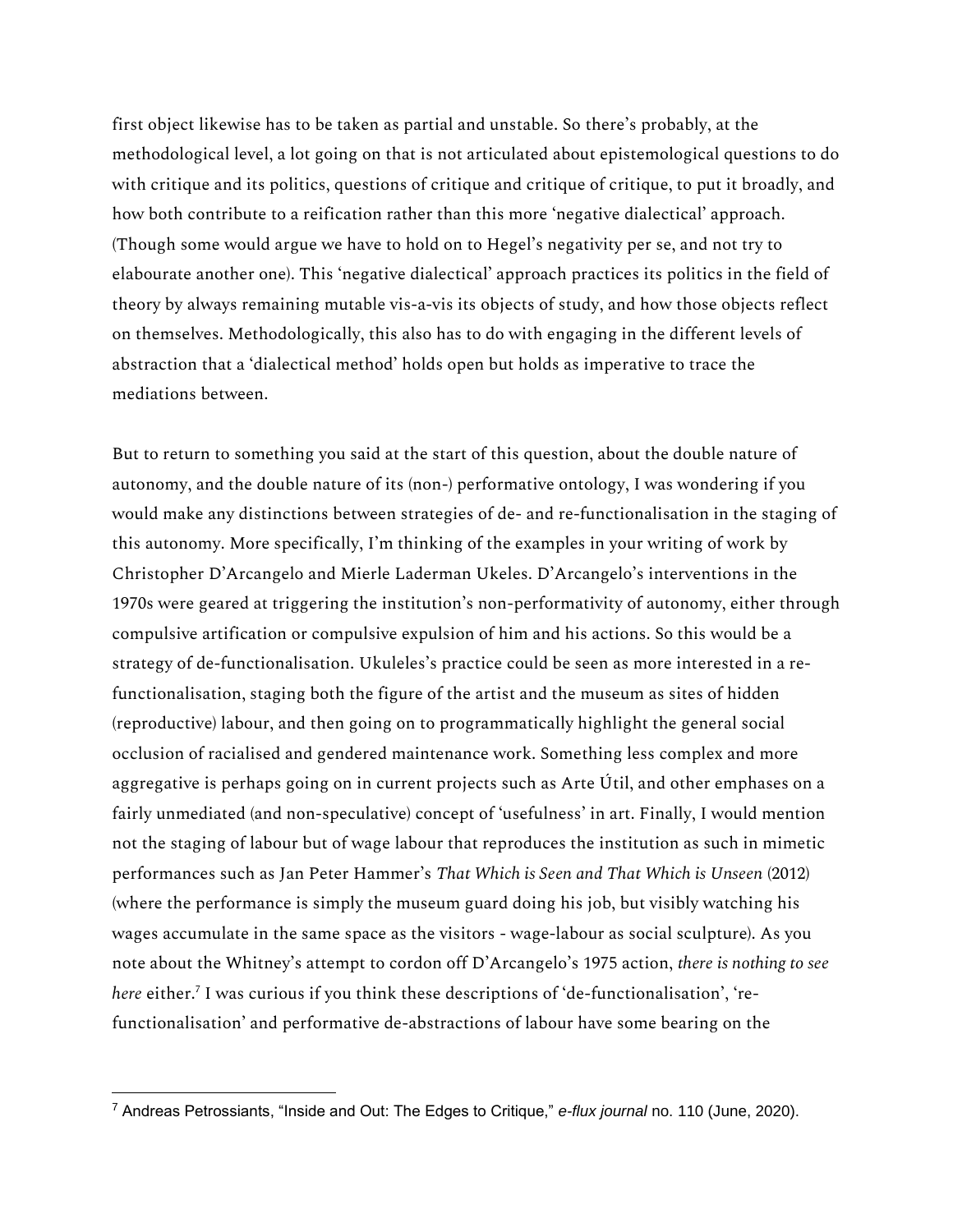inside/outside demarcation, or the 'demarcational activity' negotiating the institution's 'policing activity', that you are so suggestively developing.

**AP**: That's a fantastic pair of questions. To answer the first—of whether I would distinguish between strategies of de- and re-functionalisation—I would say 'not necessarily', given that both strategies are proposed within regimes of aesthetic autonomy (and abstraction) or heteronomy that are neither 'real' nor conscious of value as it relates to the art's infrastructures. I'm interested in how value can be destabilized in cultural production as an exchange between viewer and producer or between institution and object, and furthermore whether 'culture' as a qualifier prefix for production is even relevant here (circling back to Haiven). D'Arcangelo's actions, confrontational disruptions of the museum's mechanisms of display are a great example. For the 1971 action at the Whitney that you reference, he chained himself to the doors of the museum and obstructed entry. It was only after he was covered up by staff (incorporated into the museum's spatial matrix), making his conversations with museum visitors impossible, that he unchained himself and left. I read this as an attempt by the museum to neutralize his action doubly: firstly by making his action a 'performance', and secondly by making it a 'rejected' performance. Here, he does in fact destabilize value (the value-form of capital in the museum) by disturbing reception: 1. by not having been invited, and 2. by abandoning the critique the moment he is in*corporated* (literally, with his body) into the museum's space. The latter fact is what makes it different from contemporaneous (Vietnam War-era) acts of sabotage in museums like Tony Schfrazi who spray painted over Picasso's *Guernica* or the Guerilla Art Action Group staging protests in front of the same painting and spraying the floor with fake blood. In D'Arcangelo's actions, the 'triggering [of the] non-performativity of autonomy' is expressly targeting *how* museums produce value, and not just the use or exchange values of specific works/spaces. With Ukeles, a strategy of *re*-functionalisation operates exactly as you describe, though I'm also interested in the way taking the museum as a stage has been continued and re-applied in *struggle* rather than critique, as we'll get to later. For Arte Útil, I would give it less credit given such projects end up being representative forms of collabouration. The exceptionality of the museum (or academy, studio, and so on) from cycles of production (not to mention historical specificity) is so thoroughly enforced in such projects that consumption is seen to operate separately as well.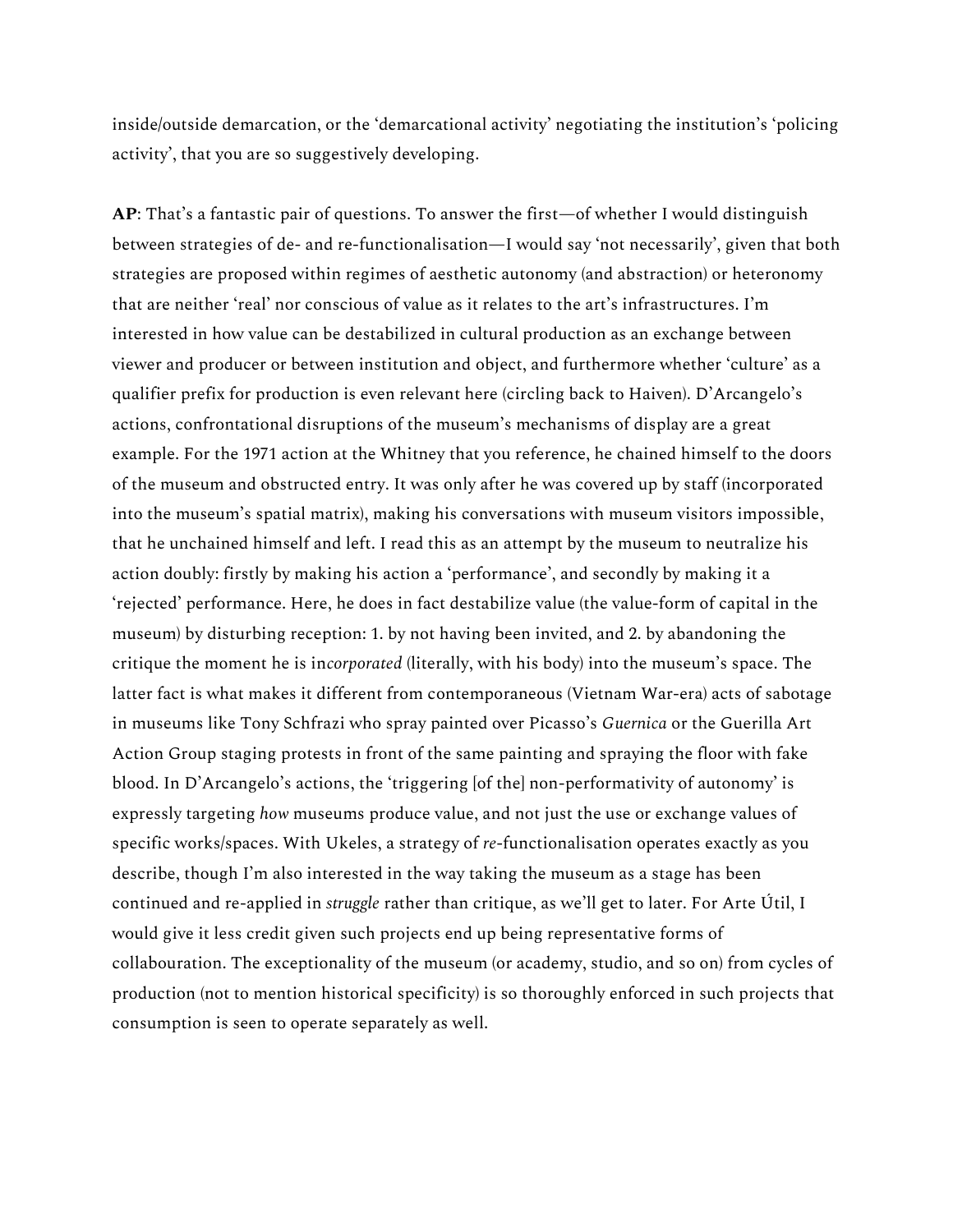Your second question, about whether de- and re-functionalisation relate to the inside/outside dichotomy has preoccupied me for some time, and I'm not sure I have an answer. I would first question what is being de-functionalized, and then by whom? Is the museum de-functionalizing itself to aid its own ability to recuperate? Or is some sort of system being appropriated (in part) by the artist to facilitate critique of the artist position and the museum? I would question the critical artist's belief in autonomy in the way Marx critiqued the young Hegelians, for not changing the world but for only interpreting it differently—which in this context is also my way of putting forward a critique of the sort of idealism implicit in social democratic thinking, so prominent in postwar "radical" art through today.

|                                                                  | Open Speculative Practice                                                                 | Closed Speculative Practice                      |
|------------------------------------------------------------------|-------------------------------------------------------------------------------------------|--------------------------------------------------|
| Inside, with respect to the<br>Museum's self-assigned<br>borders | Utopian, Idealist, ultimately<br>reformist.<br>Art as Activism; Subversion<br>as practice | Day Trader Artist (Renzo<br>Martens, Jeff Koons) |
| Outside, with respect to the<br>"art system"                     | Abandonment of art and its<br>claims to autonomy (Laurie<br>Parsons, e.g.)                | Creative Capitalism                              |

So in the end, the goal of much critical work today becomes how to mobilize one's imbrication, and a similar understanding is present in more militant struggles as well. I find it interesting to consider how discourses of communisation may set artistic critique into other zones of political engagement. As *endnotes* helpfully summarized in their second issue, '[t]hose who developed the theory of communisation rejected [the] posing of revolution in terms of forms of organisation, and instead aimed to grasp the revolution in terms of its content'.<sup>8</sup> Following this, how, then, to spur the self-activity of (art) workers to *struggle* (rather than critique), and not simply for wages, and so on, but for the elimination of production. As Douglas Huebler said: 'The world is full of objects, more or less interesting; I do not wish to add any more'. What if that statement was less a minimalist quip and instead an attack on production as the determinant of artists' ability to

<sup>8</sup> Endnotes collective, 'Communisation and Value-Form Theory', *endnotes* 2 (April, 2010), [https://endnotes.org.uk/issues/2/en/endnotes-communisation-and-value-form-theory.](https://endnotes.org.uk/issues/2/en/endnotes-communisation-and-value-form-theory)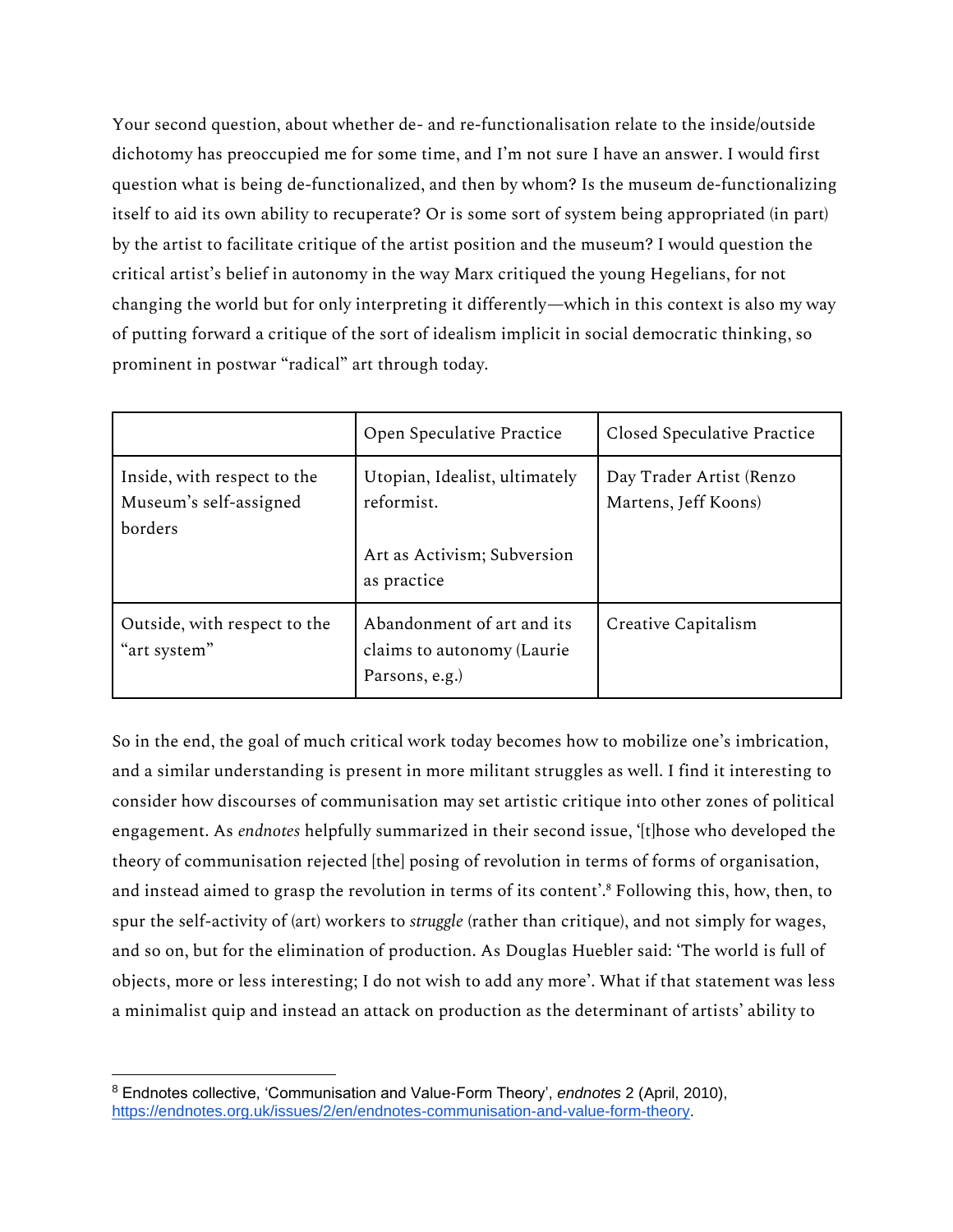satisfy the necessities of social reproduction, or a call for an art strike? What kind of institutional critique would unbind production from consumption?

Can you talk about how you analyze the ubiquitous processes of codifying speculation as creativity in the book—this closed speculative outside of art's exceptional space? Either in 'creative capitalism' or in the turn to performance and conceptualist process in art? If we agree that all work is material (and concrete), and add that value is an expression of (socially-necessary labour) time, what does that mean for the speculative productive form? As you say in the first chapter: 'It is not simply labour which is alienated, but all other human capacities, simply through their *potential*—hence "speculative"—to produce value, even if no value is produced in fact'.<sup>9</sup> This might be seen as a contradiction: if art doesn't produce value then can we consider it labour, in the strict sense? Or should we apply Sohn-Rethel's emphasis on exchange, or Marx himself in Capital vol. 1 where he writes: 'value can only manifest itself in the social relation of commodity to commodity'. For all these contradictions, I'm really interested in your critique of Adorno's reading of Hegel, wherein he argues that art is both absolute commodity and a potential space of non-labour, given our interest in the shift of some Euro-US artists identifying, if only rhetorically, with the worker's struggle since the late 60s—the popularisation of the moniker 'art worker' in particular, as opposed to say, situationist critiques of art and spectacle. As you write elsewhere: 'Only labour can check the infinite expansion of the "automatic subject"; of capitalist value in art as elsewhere'.

**MV**: Yes, exactly - the politics of labour, the actually socially meta-static action of wage struggles, checks the value-form of artistic subjectivity, but that doesn't equate to affirming a worker identity as a political horizon. That's just a basic anti-politics-of-recognition point, staying with the negativity of the struggle to the whole rather than imagining a positive identity claim has the capacity to re-shape the whole in a better direction. You really don't even need communisation theory for that. Cultural workers, unionisation and strikes provide a good example. The Tate United struggle at the moment, a job loss of 313 precarious contracts from 'Tate Enterprises', itself set within a context of mainly racialised precarious workers facing the loss of 1000 jobs across the South Bank cultural institutions. This is what happens in institutions that get covid bailouts from the state, as in the US - some symbolic goodwill cuts at the top, and the sacrifice of hundreds of already low-paid and irregular workers at the large base

<sup>9</sup> Vishmidt, *Speculation as a Mode of Production*, 57.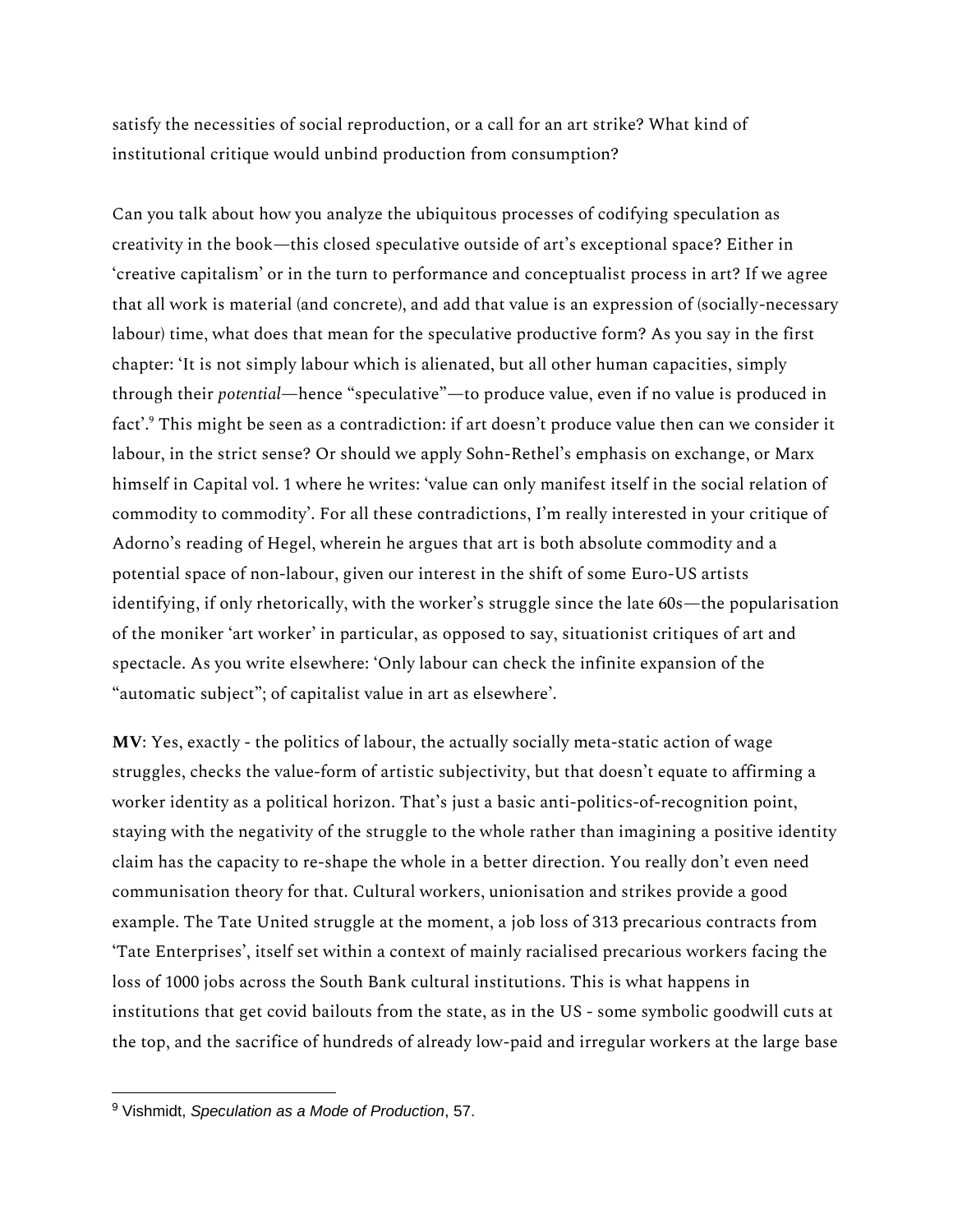of the meritocratic great pyramids that art institutions are in our own latter-day funerary culture. The phenomenon of those with the least resources being brutalised by the rich in the middle of a pandemic is very much of a piece with the contradictions the pandemic has exposed and exacerbated. Artists stand in solidarity, and they are often these same workers in cultural institutions. So the crucial thing is not whether artists are workers and can organise as such this is not an identity problem, this is a capitalism problem (hence always already also a race problem, a gender problem, a colonial problem, a displacement problem, and overridingly a police problem). There are so many terrains on which to fight. No one in this society can avoid trying to find money to survive, and whoever pays you that money is de facto your enemy. As Tai Shani wrote, in the conclusion of a recent broadside against the servility of non-performative autonomy, 'We should not be worrying about biting the hand that feeds us [...] We should eat the hand, for it is [...] much, much tastier than the boot.<sup>'10</sup>

I guess I'd also think about how creativity is re-allocated from labour to capital in neoliberal common sense, and so capitalising on the 'immaterial' becomes a modus operandi across social production, across the 'cultural' and the 'real' economy. The creation of value as the individualising, propertising and branding of cultural and social material is the 'aesthetic' attitude that Hegel already forecasts as the 'groundless ground' of modernity, as in Agamben's book on aesthetic subjectivity, *The Man Without Content*, that I have some discussion of in the book. Or, in the words of Baudelaire, 'Of the vaporization and centralization of the self. Everything is here'. Yet there's still a distinction between the artist as a maker of specific objects in Judd's terms, and the artist as an 'entrepreneur' of themselves, i.e. in the Schumpeterian sense of the entrepreneur as a maker of new combinations. Nowadays artists are educated to do both. The creativity of the artist and a sort of generalised 'creative economy' notion of creativity that underpins gentrification and so many other dimensions of structural violence, especially in urban areas, is symptomatic of a lot of things. Ideologically, perhaps, it demonstrates the necessity of precarizing more and more of the population, or, the fact that capital's valorisation now is more invested in the control of labouring (and excluded from labouring) populations—or in routing around them—than it is in putting them to work directly. I guess when it comes to culture and art, and attempting to dissociate it from those imperatives and put in in a more practical connection to political movements for liberation and refusal, creativity, like speculation, has to be wrested back from capital and re-defined in terms that

<sup>10</sup> Tai Shani, 'Why Art Workers Must Demand the Impossible', *Art Review* (September 1, 2020).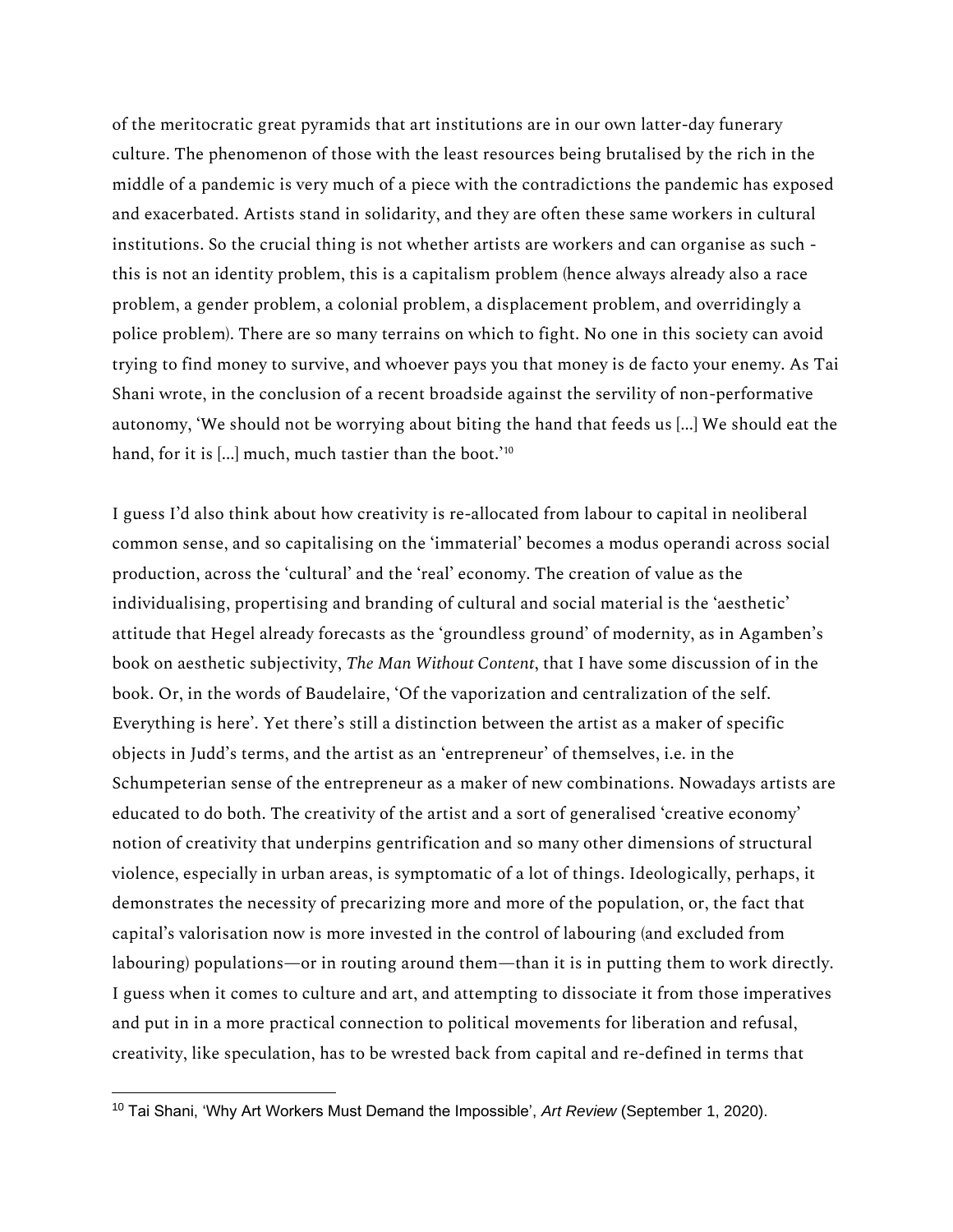build out the generative and propositional aspects of those fights, which are so often couched in terms of regression and defensiveness by their enemies and in terms of vulnerability and melancholy by those who might see themselves as allies. There really needs to be a full weight given to the speculative and creative dimensions of antagonism. It's just incredibly obvious that there can only be stagnation and conservatism if we look to culture to lead the way, and not see the culture both suffusing and inspired by social movements, like the insurrection on the streets now - how much cultural change is happening, how much aesthetic innovation, triggered by that event of speculative politics and world-ending praxis?

The last quote you referenced, about labour checking the infinite expansion of the automatic subject, comes in the book where I suggest we need to think speculation *negatively*, That is, in terms that seem to be the furthest, again, ideologically or axiomatically in a Western political and philosophical tradition, from its vaunted creativity and openness. That means trying to think it in terms of labour (so a really counter-Arendtian move, for whom only politics is creative whereas labour is biological, repetitive, not fully human). I talk about 'the labour of the negative' as a line of argument in and departing from Hegel, and especially Adorno's approach to Hegel, which means engaging with the social form of what it means to do speculative philosophy (and here I'd take the opportunity to recommend a brilliant essay by Hammam Aldouri in the last issue of *Radical Philosophy* that embarks on just such a project).<sup>11</sup> More prosaically, that's also the dialectical approach to the question of labour politics in art, where I would want us to look at that as not something to be affirmed or dismissed, but as a political articulation of the labour that was always there, and constitutively excluded for art to reproduce itself solipsistically as autonomous, i.e. as dependent on financial surplus. So an organisational rather than thematic appropriation of the labour in art is possibly the only way that a negative critique of that autonomy can be initiated both using the institutional and infrastructural resources of that autonomy, and to allow it to transversally connect with and through movements elsewhere, and to materialise those movements within the space of art as a concrete rather than gestural politics.

Insofar as the 'automatic subject' of self-valorisation is a presupposition in the institutional and libidinal economies of art as they are elsewhere in capitalist social production, here they are

<sup>11</sup> Hammam Aldouri, 'Hegel's Natural Assumption: The First Sentence of the *Phenomenology of Spirit*', *Radical Philosophy* 2.07 (April 2020).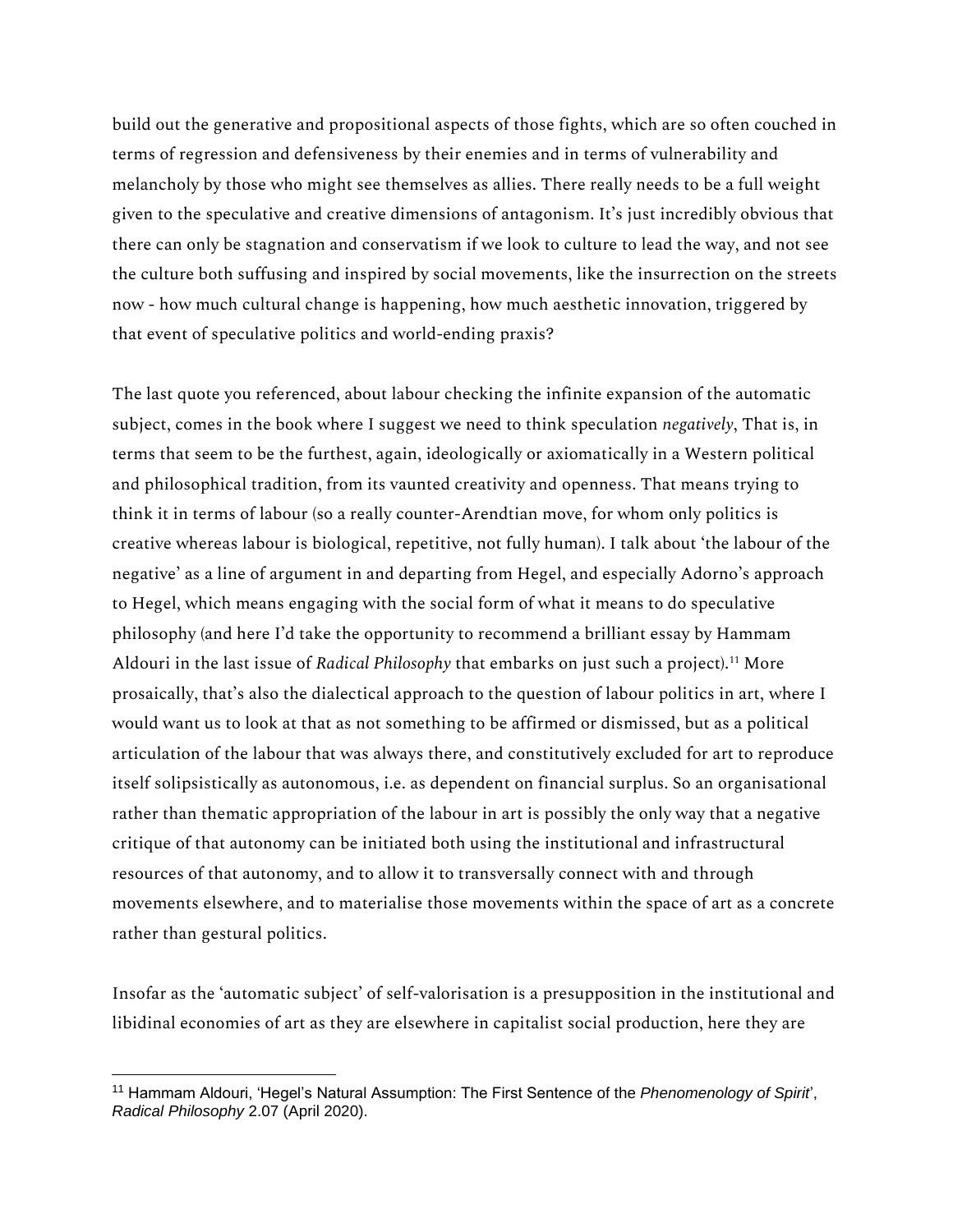premised on the plenitude of the creative author figure, however dispersed or dissolved in intention or in project, if not in practice. It's only labour that can block, negate, withdraw from that cycle of valorisation, to suspend it and introduce another relationship to time than the empty, teleological time of de-socialised creativity. That means the politics of labour, not a 'labour'-related content. And that is an issue for cultural workers as much as for 'artists', in whatever, situational sense the boundaries between them are drawn. The political economy of the cultural field is very often one where you have to first invest in your own precarity in order to have a platform or a voice to dis-invest from it elsewhere or at another time. And that's why unionisation is so important - not for itself, but because it creates a block, both for individuals and organisations, to reproduce those particular 'automatic subject' relations, which are class and property relations disguised as individual and guild exceptionalism.

## **AP**:

I feel this last point is so often forgotten in unionisation struggles in the cultural sector, especially in the US. Once a union of cultural workers forms, why not use that block to then deal with the gentrification maintained by the museum, or fight along with the cleaners of the space who are not legally allowed into the same union. Something from your book that I'm still struggling to wrap my head around is how exactly your analysis of the speculative form, of speculation, can be read in the context of Adorno's negative dialectics. For those who have not yet read your book, is your proposal something of a return to Hegel by way of Adornian negativity? I just read a funny blog post by Alexander Galloway the other day where he quotes (perhaps the most prominent US Hegelian) Frederic Jameson, who admits: 'The most serious drawback to the Hegelian system … [is] the way in which it conceives of speculative thinking as "the consummation of itself"'.<sup>12</sup> In short, how does rejection of Hegel's dialectic in lieu of the negative play into speculation as you describe it?

#### **MV**:

That's a great question, also in the sense of posing a challenge and a potential avenue for future work. Possibly one of the reasons you're struggling to wrap your head around this issue is that the book evidences struggle with it on my part as well. In the book, I contest one of the key arguments in Adorno's aesthetic theory, which is that of art being absolutely other to labour, to

<sup>12</sup> Alexander Galloway, 'Let's Spit on Hegel', August 27, 2020, [http://cultureandcommunication.org/galloway/lets-spit-on-hegel.](http://cultureandcommunication.org/galloway/lets-spit-on-hegel)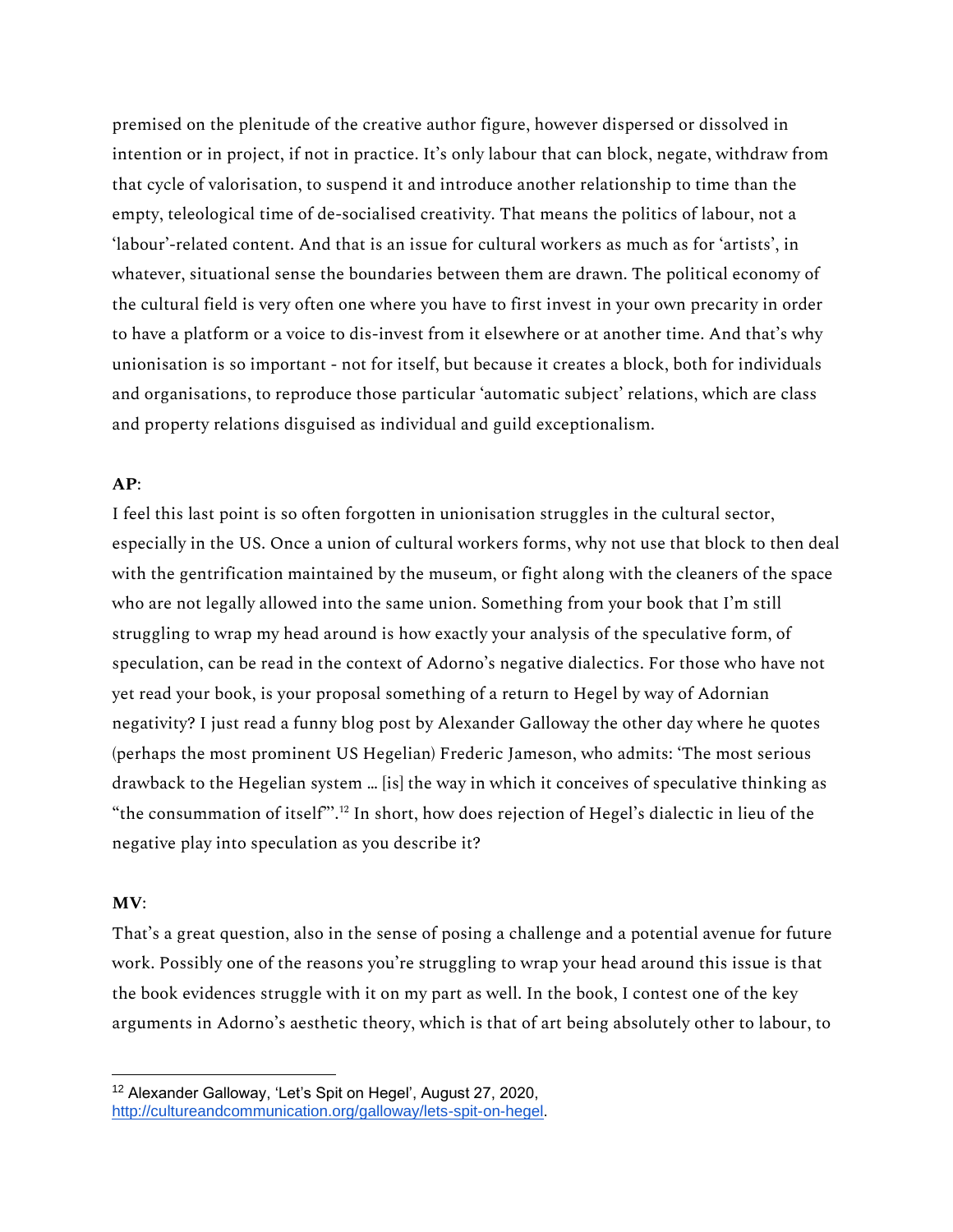administered society - its sort of capitalist modernity-directed divine impotence (autonomy) as the source of its critical force. So there I am suggesting that the border is less clear when contemporary forms of labour can no longer be cleanly bifurcated from the improvisatory quality of artistic creation and the precarity of artistic life. There's a new proximity in terms of 'form-of-life', then. Which we have to reckon with for its consequences for artistic practice as social critique in the most general sense.

At the same time I endorse Adorno's argument because art is still not value-producing in its subsumption to the capitalist form of value; its mystified and ideological forms drift much nearer to the typical forms of 'abstract labour' and factically they contain and associate with it, but artistic labour is no more a type of abstract labour than it ever was - not because it is concrete, because all labour has the side of being concrete, but because it is structured differently and occupies a different site in the landscape of value relations. So maybe that's a topological emphasis on what can be seen as an ontological problem, and here I appreciate and am very much inspired by your inside/outside inquiry because it also takes a topological approach to the problem of critique. This seems important because it evacuates the problem of the afflicted subject, which is so perennial for all those involutions of complicity-criticality you mention, and doesn't just stop at affirming a sort of embedded solidarity on the other side of that worry, as do some writers who try to draw a line under this problematic but focus on practical and material forms of organizing.

But you asked a different question, and that I can try to answer more simply. Speculation comes after negative dialectics; it is a kind of negative dialectics of artistic autonomy, which already took a strictly negative or relational form in Adorno's thinking. The concept is not selfsufficient because of the object; speculation is not sufficient unto itself - in its financial or creative iteration - because of labour. At the same time, rather than taking this shortcut via Adorno's exposition and critique of Hegel's short circuit between labour and philosophy, in the future I'd like to revisit this project with a wider range of Hegelian tools. More straightforwardly, Adorno's negative dialectics are negative because for him resistance is irreducible and he argues that for Hegel resistance, or negativity, is always ultimately systemaffirmative in the march of Spirit (and some, most recently David Lloyd, have also tried to develop an analysis of how this connects to the racist moments, or, perhaps, the racist texture,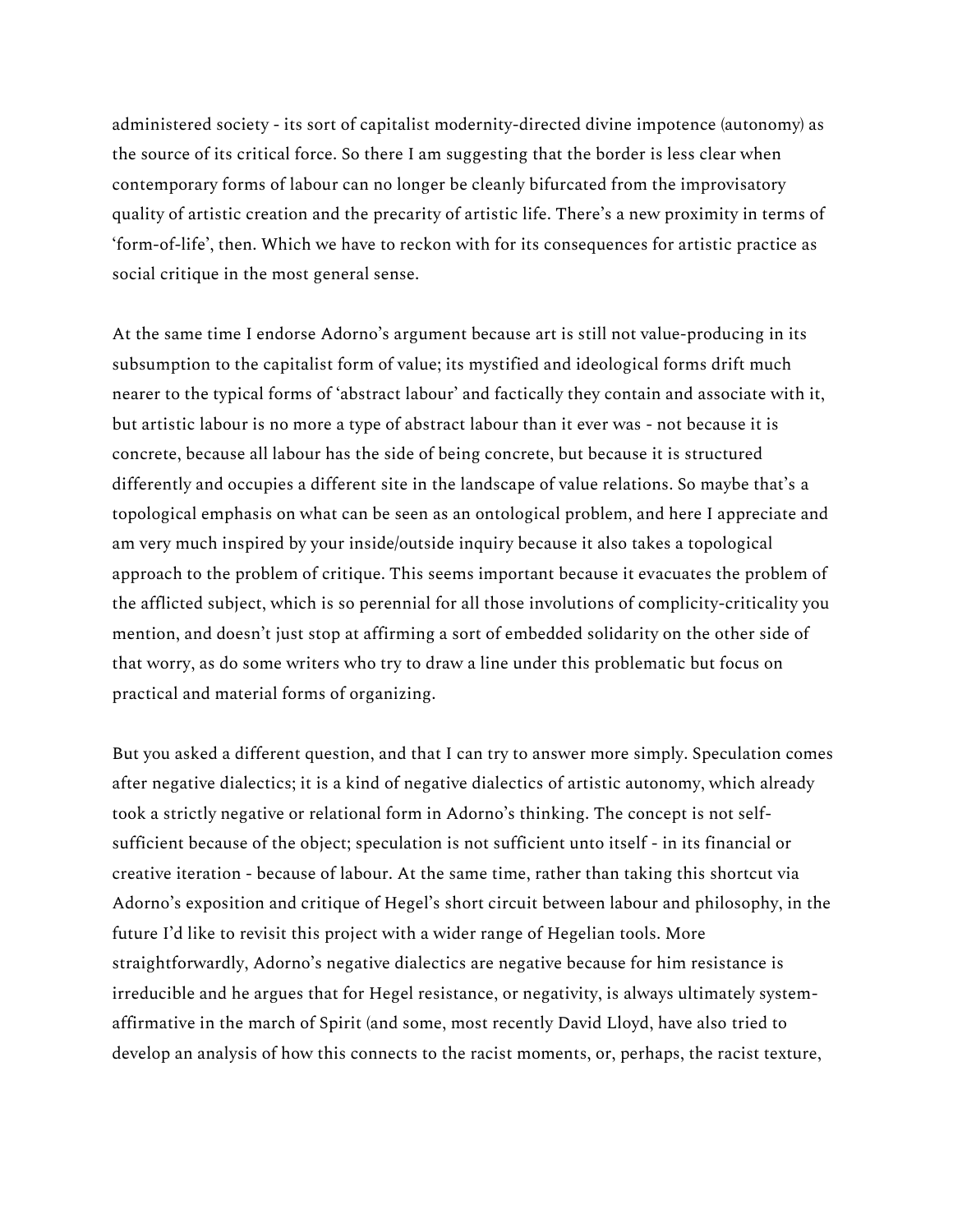of Hegel's thought).<sup>13</sup> So I'd say similarly part of what I wanted to do with the concept and the method of speculation was to insist on the entanglement between the 'open and 'closed' moments but also on the excess of 'social speculation' as it runs into the irreducibility of social antagonism.

## **AP:**

To pry a bit more, could you speak about how you would position negative speculation alongside more recent debates on materiality? I was just reading through Steve Wright's *Storming Heaven: Class Composition and Struggle in Italian Autonomist Marxism*, and was reminded of our conversation during a section on Della Volpe's re-reading of Marx with a scientific materialist bent. Wright summarizes: 'Marx's enquiry, the opposite of a speculative philosophy which confused concept and reality, formed a methodological circle of induction and deduction […] the application of science to modern capitalist society as a materialist sociological economics'.<sup>14</sup> That said, the speculative, productive form you refer to doesn't eschew a scientific, materialist analysis of capital, one of the great feats you accomplish in the book. Can you discuss how you reconcile (or rather counterpose) Adornian negativity, speculation, and materialist analyses of production?

#### **MV:**

With regard to how to reconcile, or even how to effectively counterpose, Adornian negativity and the materialist analysis of production, I suppose for me that would actually entail the very kernel of the speculative as a method and an object that takes on a materialist dimension almost *de facto*, right, in an era when so much of capitalist accumulation, whether it's industrial, financial, extractive, is premised on speculative valorisation and the positing and realisation of fictitious capital at a very practical, quotidian level. So the trope of Marx putting Hegel on his feet that Wright might be alluding to in that passage you mention needs to be revisited from a more concrete, if not thereby sociological, perspective. With regards to aesthetic theory, the key has to be where Adorno writes about 'form as sedimented content', meaning historical materialism in general, and certainly a historical materialist approach to art and its institutional ontologies, is always working through the lens of form (starting with the value form, as you

<sup>&</sup>lt;sup>13</sup> David Lloyd, *Under Representation: The Racial Regime of Aesthetics* (Fordham University Press, 2018).

<sup>14</sup> Steve Wright, *Storming Heaven: Class Composition and Struggle in Italian Autonomist Marxism* (Pluto, 2017 [second edition]), 24.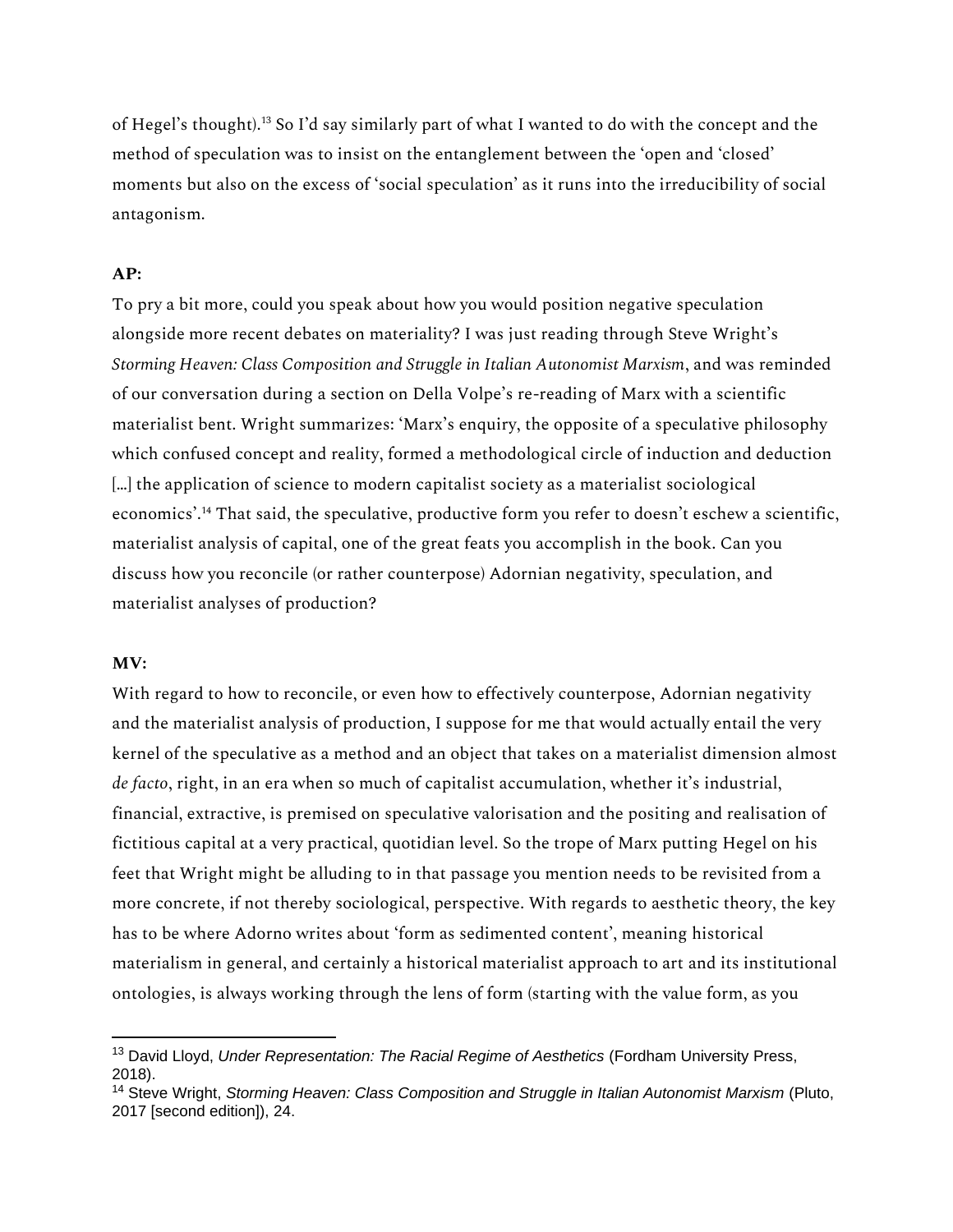already observed earlier). Here I'd also like to ask you about your thoughts on form as part of a speculative method, which again I am, perhaps hastily, relating to the relational inside/outside topology you are drawing in your recent text. Does the continuity between financial form and aesthetic form dramatically intensified by the performativity of data on social media as personal brands, entrepreneurial politics, and so forth provide sets of challenges and possibilities that could further fractalize the inside/outside question? At times, this almost seems like the nightmare endpoint of Fraser's 'we are the institution', as the institution diffuses, becoming milieu, becoming protocol. Here I am also thinking of a striking formulation by Sven Lutticken, whose piece appears in the same issue of the journal as your essay, where he writes 'Whereas modern aesthetic theory at times posited a quasi-autonomous *life of forms*, the question now needs to be how *forms of life*, with a degree of autonomy, can be created from and against the structural conditions that both necessitate and sabotage them.'<sup>15</sup> Can that reversal (between modernist autonomous artistic forms and potentially autonomous forms of life) still be made, or is the spiral of speculation/immiseration too advanced?

## **AP**:

Sven Lutticken's text was certainly striking!<sup>16</sup> Without sounding too cynical, nor waxing poetic, I would venture that the spiral of speculation/immiseration is always some steps ahead of us, which makes it even more imperative to try and activate this reversal, both discursively and tactically, and attempt to construct autonomous forms of life. Firstly, social reproduction needs to be considered both in the reproduction of surplus populations, but also in how capital reproduces itself, as you've written about extensively. In the reproductive regimes of financialized capitalism, one way of escaping the 'productive constraints of operational abstraction', as Lutticken puts it in that text, is to understand consumption to be similarly reproductive. In this sense, autonomy is not to be found in the form of the (art) work, but in the different collective possibilities nested within forms of life as we organize them, from producing art to building a space within which to show it. To quote the excellent conclusion to Lutticken's text:

As deformed subjects attempting to attain a degree of self-organization by intensifying self-exploitation, we cultivate an art of breakdown in precarious affinity groups,

<sup>15</sup> Sven Lütticken, 'Performing Preformations: Elements for a Historical Formalism', *e-flux journal*, no. 110 (June, 2020).

<sup>16</sup> In the interest of full disclosure, I remind the reader that I work on the editorial team of *e-flux journal*. — AP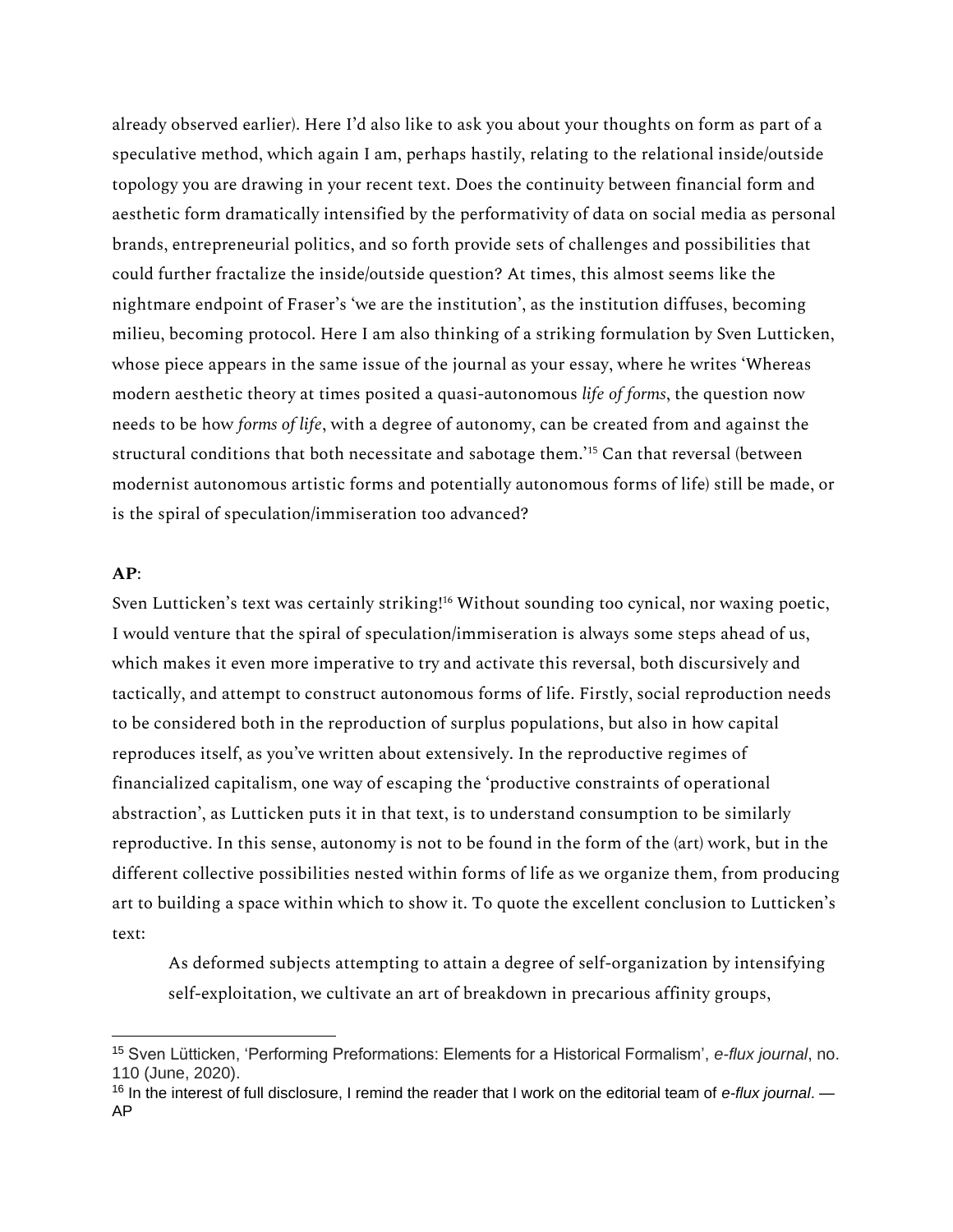coalitions, and alliances. As always, some are more exposed and vulnerable than others; this is precisely what makes such organizational labour imperative, as well as fiendishly difficult. In the accelerating storm of history, today's historical formalists try to construct the necessary out of the impossible.

Transcending the life of forms, in art as elsewhere, I would take two examples: the character of recent struggles against (art) institutions on one hand, and the recent George Floyd rebellions on the other. In many instances of the former, the autonomy of culture was taken as an invitation to wage battle in places safer than the street—what Decolonize this Place calls an 'arts of escalation' in their general call to become 'ungovernable'. Here, the 'form of autonomy' is taken as a weapon rather than taken for granted. With regards to the second example, at least at first, the uprisings showed a militancy void of political allegiances, of experience, or of calls for specific 'forms' of struggle.<sup>17</sup> To burn the Third Police Precinct in Minneapolis, it was not thanks to political cadres that gathered, nor actors from social democratic caucuses. It was a mass of angry people developing tactics organically in the practice of keeping each other safe. The 'forms of struggle', the 'sedimented content', of the actions and tactics emerged in a space void of politics and took the determinants of social reproduction, of life and defense as the objectified site of struggle. These two sites of struggle—the museum with its claims to extrapolitical constitution and the street wherein formal political organization is exchanged for spontaneous tactical development—share a privileging of being together and collective antagonism over specific formal considerations. Another example here might be Claire Fontaine's 'human strike': an attempt to reconstitute (artistic) form into antagonistic forms of life rooted in reproduction struggles.<sup>18</sup> Yet another is Nanni Balesrini's poetry and (some) novels, that take the sedimented forms as direct, malleable content for narrativizing history.

One thing we've not really had a chance to talk about prior is how you analyze 'waste and uselessness', as a 'decisively aesthetic project of negation'. Explain what you mean here, as it relates to human capital and the 'libidinal economy'?

<sup>17</sup> Crimethinc, 'The Siege of the Third Precinct in Minneapolis: An Account and Analysis', *crimethinc.com*, June 10, 2020, [https://crimethinc.com/2020/06/10/the-siege-of-the-third-precinct-in-minneapolis-an](https://crimethinc.com/2020/06/10/the-siege-of-the-third-precinct-in-minneapolis-an-account-and-analysis)[account-and-analysis.](https://crimethinc.com/2020/06/10/the-siege-of-the-third-precinct-in-minneapolis-an-account-and-analysis) See also: Liaisons, 'Warning', *The New Inquiry*, September 9, 2020, [https://thenewinquiry.com/blog/warning/.](https://thenewinquiry.com/blog/warning/)

<sup>18</sup> Claire Fontaine, *Human Strike and the Act of Creating Freedom*, trans. Robert Hurely (Semiotext(e), 2020). Thanks to Jose Rosales for reminding me of this text.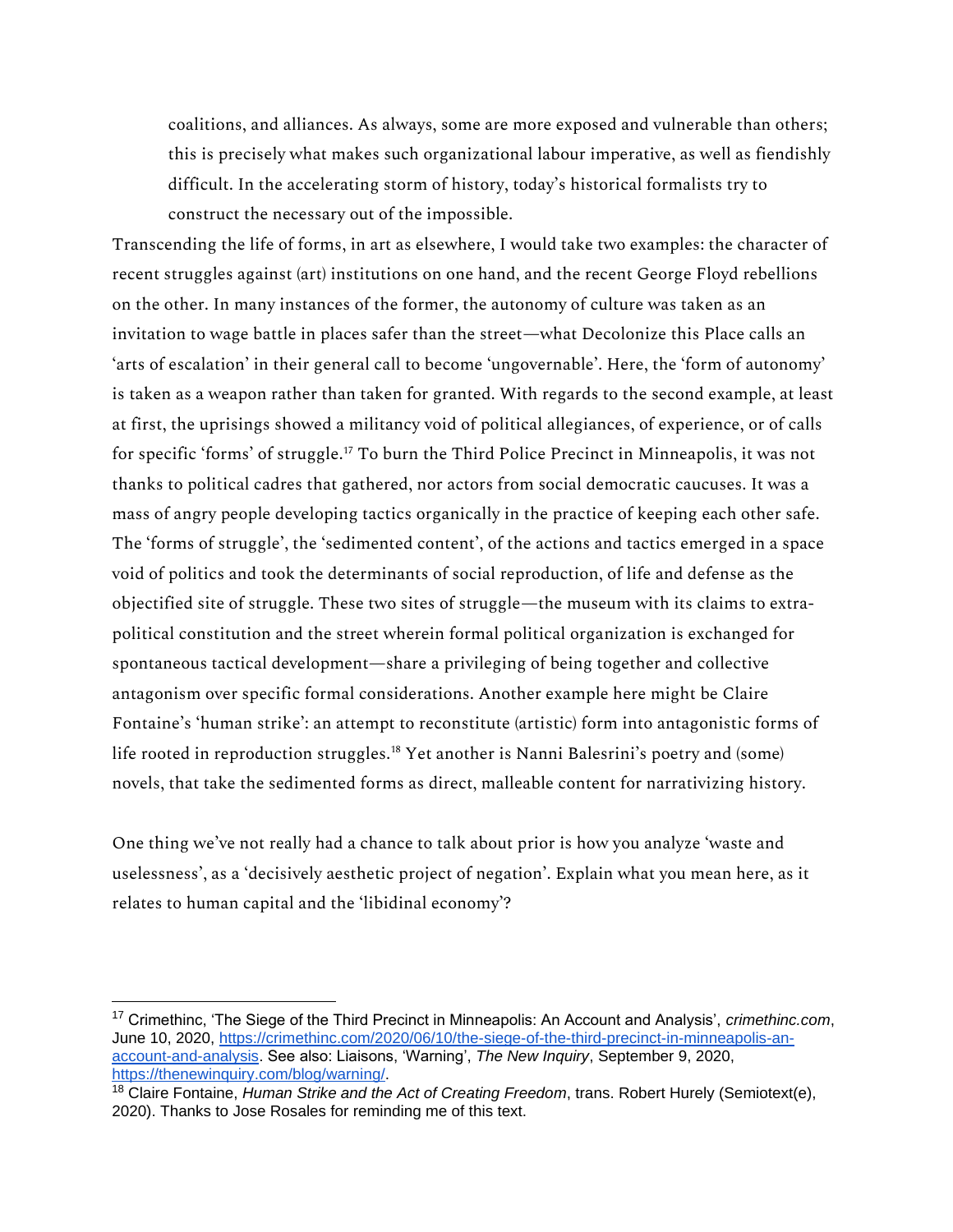**MV**: I guess the arc I would like to chart there, without necessarily affirming that I'd managed to do so in the book, is to begin with the the privileging of the 'purposeless' in one of the founding moments of Western philosophy of aesthetics, Kant's account in the *Critique of the Power of Judgment*, and how that helped to garner a critical faculty for the kind of activity that went on to be categorised as art in Western (hence colonial, imperial) modernity via its separation from the utilitarian fetish of capitalist industrial civilization. Art is exceptional by not being useful, by reflecting the categorical imperative of being an end in itself, and this places it at the other ethical pole from e.g. garbage, and this polarity is collapsed by the avantgarde. So looking at the contemporary moment, as with other categories and polarities that have helped establish the specific location and affordances for the institution of art, we see those both breaking down and being re-affirmed by the relentlessness of capitalist logics of valorisation, appropriation *and* expulsion transforming spaces and dimensions of social relations, mental and biological life where they are relatively new and unprecedented, pushed by the economic dynamism of finance and the quantification of data. Human capital is one of those, social impact bonds another, but these have been around for a while.<sup>19</sup> Ethics-washing austerity as value propositions for investors in prisons and even individual higher education portfolios) is another, a sort of generalised entrepreneurialism that becomes not just ideologically but materially unavoidable, which is one of the core arguments of the book - you just *are* human capital, or if you cannot accumulate or valorise it, you are waste. Especially in situations where the state has broken down or wasn't there to begin with as a source of social support, which of course might describe the U.S. and lots of less economically powerful places while having quite different implications - but not so different that proletarian internationalism cannot be glimpsed or enacted. In any case, the story of art is one where the market has always operated with subjects and objects as its sources of value, where there is no value without authorship, without personal inscription - and that means something different when the imperative to self-brand becomes universalised the way it has, where human capital formation is a threshold of entry to the labour market. Without this you are already entering, or not entering,

<sup>19</sup> See [https://www.forbes.com/sites/annefield/2020/06/30/upstart-co-labs-member-community-1b-of](https://www.forbes.com/sites/annefield/2020/06/30/upstart-co-labs-member-community-1b-of-impact-investing-capacity-for-the-creative-economy/#ab2c7257e38a)[impact-investing-capacity-for-the-creative-economy/#ab2c7257e38a.](https://www.forbes.com/sites/annefield/2020/06/30/upstart-co-labs-member-community-1b-of-impact-investing-capacity-for-the-creative-economy/#ab2c7257e38a) For a clear-eyed analysis, see Emma Dowling, 'In the wake of austerity: social impact bonds and the financialisation of the welfare state in Britain', *New Political Economy*, 22:3: 294-310. Cameron Rowland had the institutional investment arm of the Whitney Museum of American Art purchase a \$25,000 social impact bond which will expire in 2022 and contributes towards a prisoners' re-entry program in Ventura County, California (*Public Money*, 2017).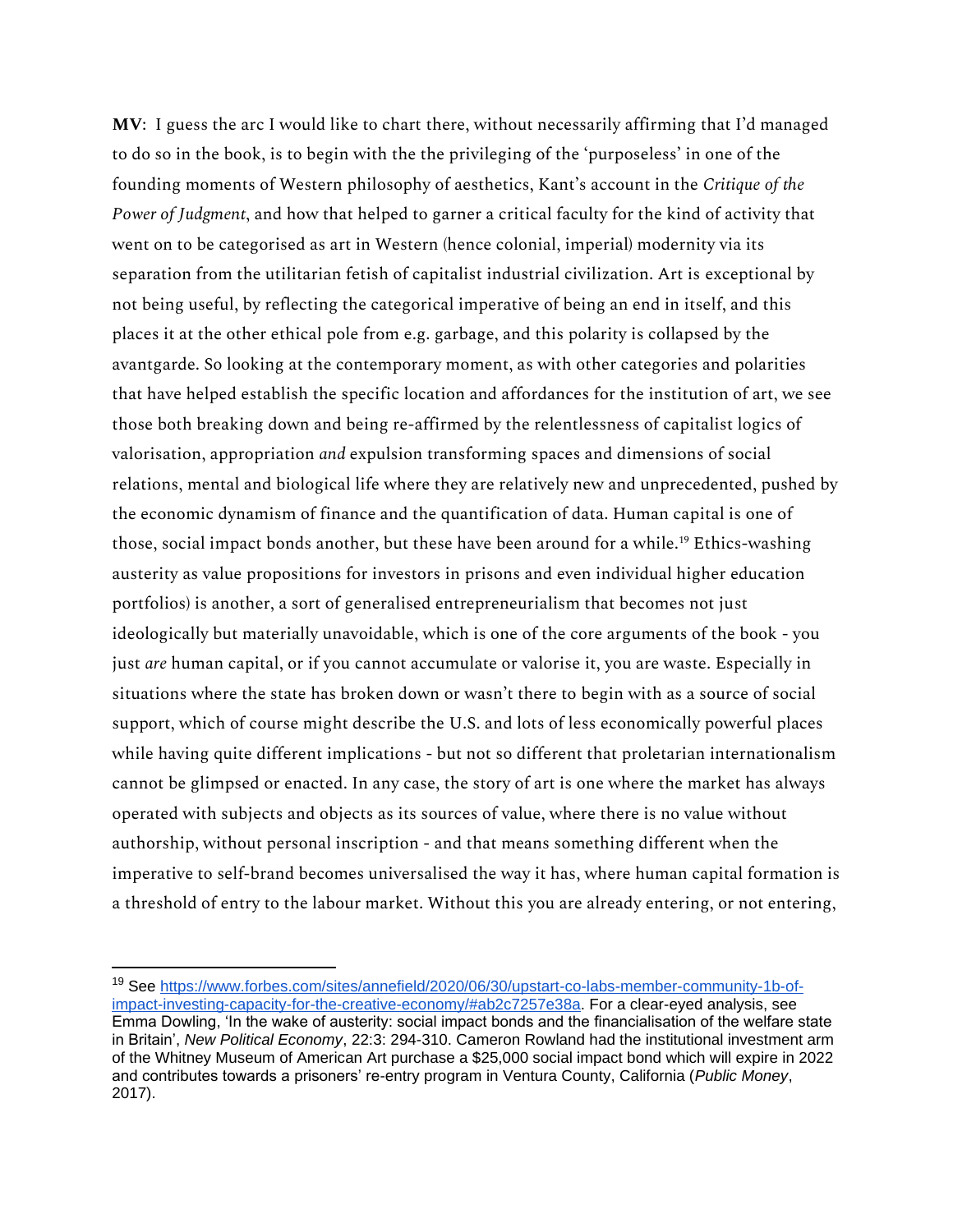the labour market as waste, as negative surplus, and so, tendentially, is any art you are making, if that's what we're considering.

## **AP**:

Your work on institutional critique has been vital for me, particularly your connection of the "institutions of critique" to those of neoliberal representation in a novel way. In an essay on Marion von Osten, where I believe you introduce your call for an 'infrastructural critique' for the first time, you write:

[Institutional critique] has aimed to clarify the legitimate bounds of critique, but in this case, the bounds have been drawn around the type of critique artists could, in good faith, level at the institution of art, while also embodying it professionally, socially, psychically, and economically. This soldered artists and institutions together in an increasingly half-hearted tableau vivant of autonomy, a reconciled realpolitik not all that different from the kind that anointed liberal democracy as the least-worst form of government still standing after everything else has ostensibly been tried.<sup>20</sup>

After reading *Speculation as a Mode of Production*, I've rethought this statement and others as an invitation to consider forms of critique in art that are parallel instead to extra-parliamentary struggle, forms that do not legitimize the object/subject of critique through reconciliation. This is a call for art that applies speculative negation, one that would in fact erode the classification of art as autonomous from productive labour.

#### **MV**:

Yes!

#### **AP**:

Great! So following from such a rearticulation of production, one of the arguments I'm most intrigued by from your book is that art can be analyzed as a form of reproductive labour and social reproduction—as well as speculation broadly considered. Of course, Ukeles's works come to mind here: her *Maintenance Art Manifesto* (1969),<sup>21</sup> but also her *Transfer: The Maintenance of the* 

<sup>&</sup>lt;sup>20</sup> Marina Vishmidt, 'Beneath the Atelier, the Desert: Critique, Institutional and Infrastructural', in *Marion von Osten: Once We Were Artists (A BAK Critical Reader in Artists' Practices)*, ed. Maria Hlavajova and Tom Holert (BAK, 2017), 219.

<sup>&</sup>lt;sup>21</sup> Ukeles's seminal text is available here: [https://www.queensmuseum.org/wp](https://www.queensmuseum.org/wp-content/uploads/2016/04/Ukeles_MANIFESTO.pdf)[content/uploads/2016/04/Ukeles\\_MANIFESTO.pdf.](https://www.queensmuseum.org/wp-content/uploads/2016/04/Ukeles_MANIFESTO.pdf)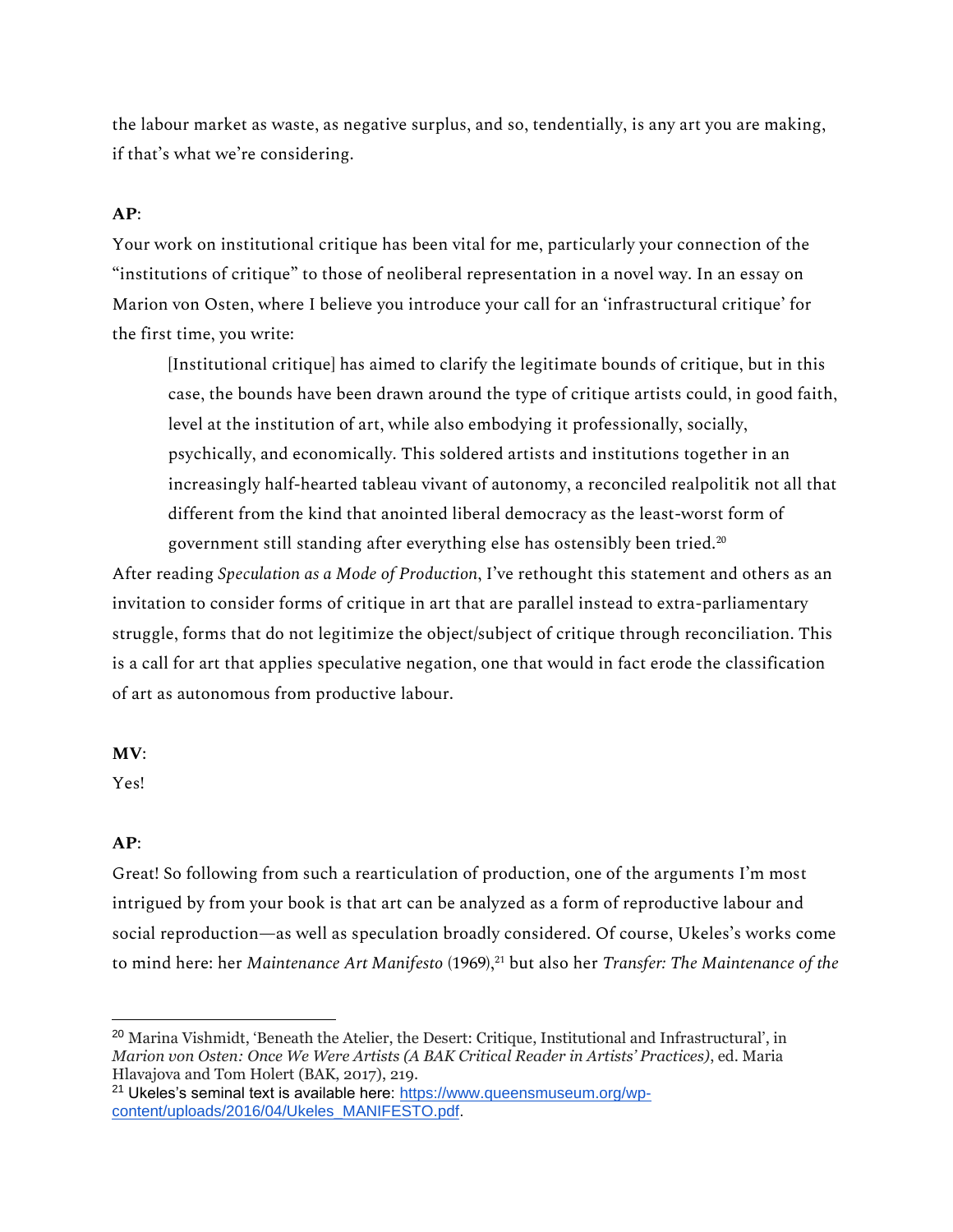*Art Object, 1974, Wadsworth Atheneum, Ukeles cleaning mummy case* in which the subject of valorisation is destabilized by making three different labourers do the same work for different wages and *I Make Maintenance Art One Hour Everyday* (1976) in which she asked low-paid workers to consider one hour of their drudgery as art. Furthermore, in equating maintenance in the home with maintenance on the municipal level by entering herself into the NYC Department of Sanitation, as you've argued in your stellar text 'The Two Reproductions'<sup>22</sup> she bridges the gap between material feminist critiques of gender with feminist critiques of racialised capital. Can you talk more about how you make the case for art as a form of socially reproductive labour?

#### **MV**:

Yes, this is a really good question, and one which I feel my conceptualisation of could really go a lot further , potentially, or hopefully, though it tends to fluctuate with the level of my interest in the category of 'social reproduction'. I guess with Ukeles, that practice is really compelling because it takes up both the gendering, and in other works, the racialisation of reproductive labour, and the relational constitution of this labour as 'maintenance', as routine, uncreative and unskilled vs the 'creation' that belongs to the space of art making and display. That means it encapsulates the two 'sides' or the 'two reproductions' I've chiefly been interested in, that is, the feminist critique of art and the feminist critique of work. Or, to align more closely with my *Third Text* piece, the critique of labour from the standpoint of its gendering and the critique of institutions of the reproduction of the social relations where that labour is situated, that is, the reproduction of capital, or the capital relation. That allows me to talk about both classical feminist critical/conceptual artists such as Ukeles and contemporary critical/conceptual artists such as Cameron Rowland as both types of institutional critique conducted from the standpoint not of the institution of art as their horizon but how the institution of art plays a role in the social reproduction of the capital relation, or, its socialisation, which, in capitalism, means its naturalisation. Here, there is also a maybe quite canonical Althusserian notion of 'institution' at work, as Ideological State Apparatus, that which stakes out a position of autonomy in order to do its work of naturalisation more effectively.

<sup>22</sup> Marina Vishmidt, "The Two Reproductions in (Feminist) Art and Theory since the 1970s)," *Third Text* 31, no. 1: 49–66.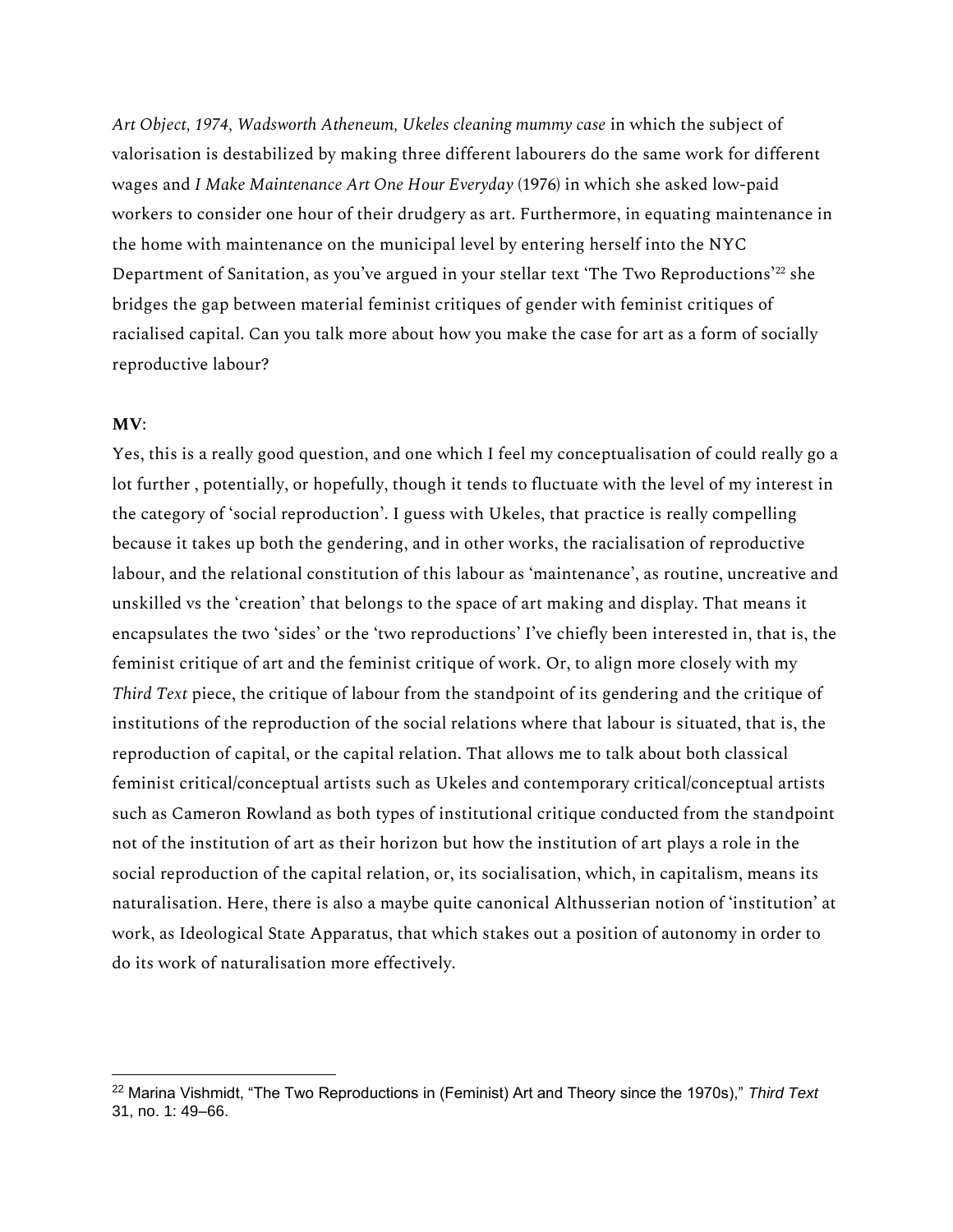But that's more art as a form of social reproduction approached through an institutional lens. As a form of socially reproductive labour, that would maybe be more social practice, art engaged in community provision, which can be quite close to activism and organising, and shouldn't necessarily be reduced to its contradictions or unmanageable pretensions as in Arte Util, for example. But I'm really very interested in thinking about the relation between Ukeles's performance of 'maintenance art' and her delegation of the performance of 'maintenance art' in the two works you mention. I see the former as a critique of art as a reproductive institution performed through the modality of maintenance labour - which is gendered and domesticated, in its coding, by the artist's normative whiteness and femaleness, and I am sure there were plenty of non-white people doing those tasks in normal working hours for a low wage - and the latter as a critique of reproductive labour and the gendering and racialisation that it entails, using art as a device. That is, it could conceivably serve or have served an organising purpose for those workers were it not recuperated as an authored work. Maybe it did. I don't really know enough about it. But on that note, temporality is also interesting, because of course Ukeles's *Touch Sanitation* piece went on for a number of years, and involved a much greater degree of involvement in the workers' tasks, lives and sociality than this one-hour-a-day piece, which might have been something like a precursor to it.

## **AP**:

Definitely! In terms of Ukeles's work's dual critique: of the labour of maintenance (reproduction) and of capital's reproduction of itself (as ideology), I also return often to her quip about who would clean up the morning after the successful revolution. I've often thought this as an implicit critique of statist socialism, not to mention authoritarian marxism—something like the explicit argument in Lizzie Borden's *Born in Flames* (1983). Perhaps this applies more directly to your writing on 'infrastructural critique' and speculation as an invitation for extraparliamentary politics and power, in art as elsewhere?

**MV**: Yes, exactly, and I guess that can function in several ways: the imagination of other social relations, temporalities, and ways of producing and co-ordinating which is speculative in a sense that aligns closely with the 'prefigurative', i.e. practicing the future in the present in a way that enhances the likelihood of that future coming about. Though we don't invariably have to think of it such such chrono-normative ways (albeit that's what financial speculation does, locking the future into the present through property titles and control of resources), more by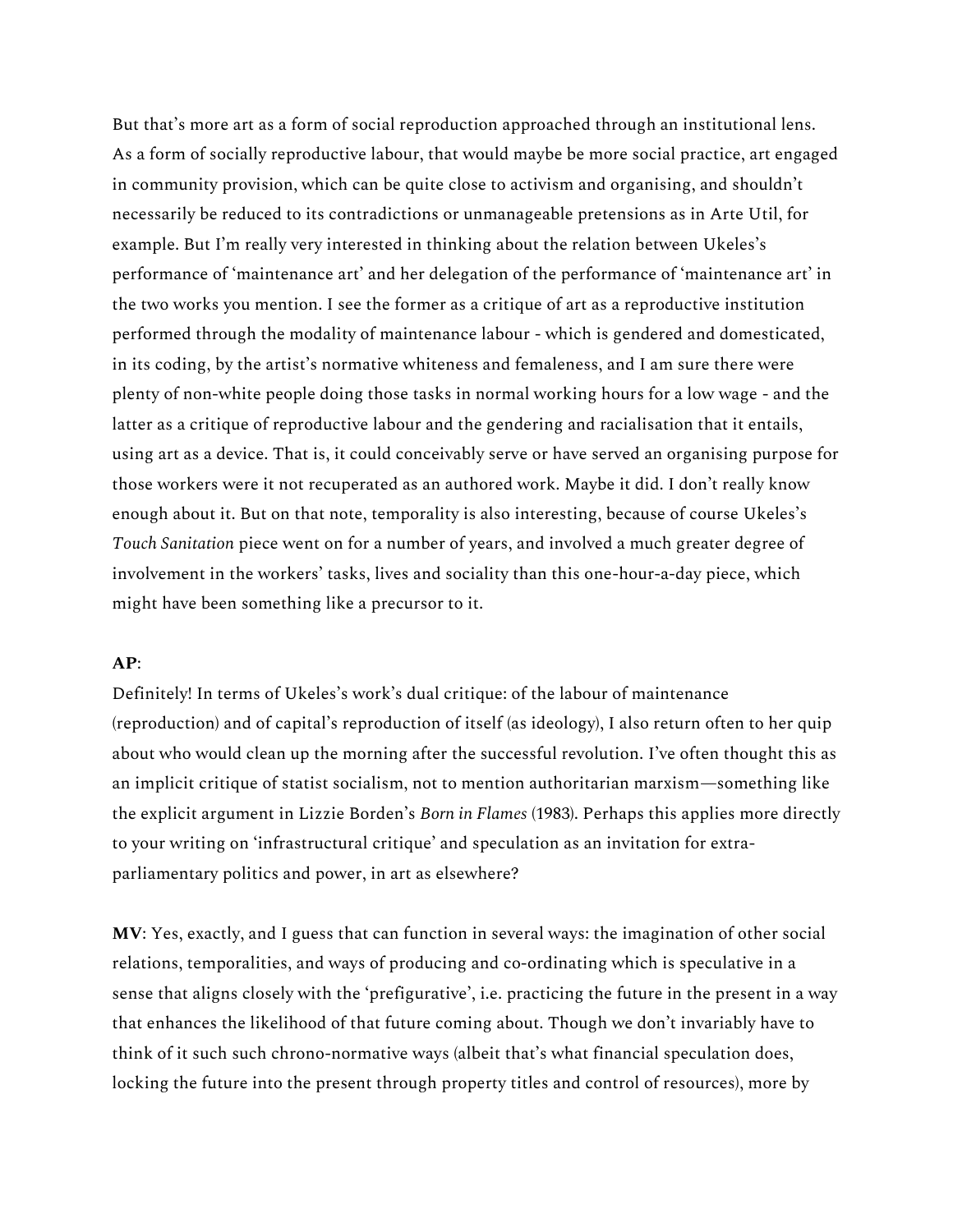practicing forms of social organisation and collective power sidelined by history and the modes of domination characteristic of racial capitalism. 'Social speculation' is thus quite a mundane idea, it can just mean taking a materialist approach to the project of social transformation that doesn't polarise radical imagination from radical action, and can also operate tactically. As Phil A. Neel writes at the end of his recent screed in the Brooklyn Rail, 'reality seems now to scream the word communism at us in every waking moment.<sup>223</sup> Where art comes into that is that its habitus is the speculative, it has those techniques and methodologies, as well as that social liminality, of unleaning perceptual, ethical and cognitive habits, the 'de-functionalisation' of subjectivities, as Adorno and more latterly Claire Fontaine articulate it.<sup>24</sup> And though it normatively takes hyper-individualised and branded form, there is also a social habitus there in education, in other collective milieus - that engrains that speculative approach to reality which, under other social circumstances (as it has, briefly, in modern revolutionary moments) overwhelm the pragmatism and authoritarianism of large-scale oppositional politics (and where I think some comrades coming from the art field who are very active in these movements now, such as within political education within the DSA, could be catalysing some important shifts). If this isn't an oxymoron, I can be quite a staunch Guattarian about some of this stuff - production of subjectivity is crucial, and this is where I see the speculative power of art and radical politics alike, coupled with the exhilaration of negation of a violent and necrotic social stasis. And that's where I would also perhaps distinguish the notion of 'speculation' from a kind of general or surplus 'creativity' or the 'radical imagination' - there's a calculating and strategic dimension to speculation, as well as a systemic scope, that I think is necessary for working infrastructurally, within and across social and institutional location. I feel especially with a lot of the emphasis on the affective in contemporary political thought, a force which is absolutely transindividual gets privatised and the same enclosures of vulnerability and complicity play out again and again. Some serious and complex critical thinking about depersonalization, or *re*-individuation in struggles is really necessary, perhaps.

Now the discussion of cleaning up at the start of your question, bridging from Ukeles, also brings me to a question about 'using the boundary between outside and inside' by movements that are transversal to the grammar and institution of art and whether you think there's a devalorisation going on there, of the institution's operation of 'bringing in' and 'keeping out'

<sup>23</sup> Phil A. Neel, 'Crowned Plague', *The Brooklyn Rail* (July-August 2020).

 $24$  Claire Fontaine, 'Ready-Made Artist and Human Strike: A Few Clarifications' (2005).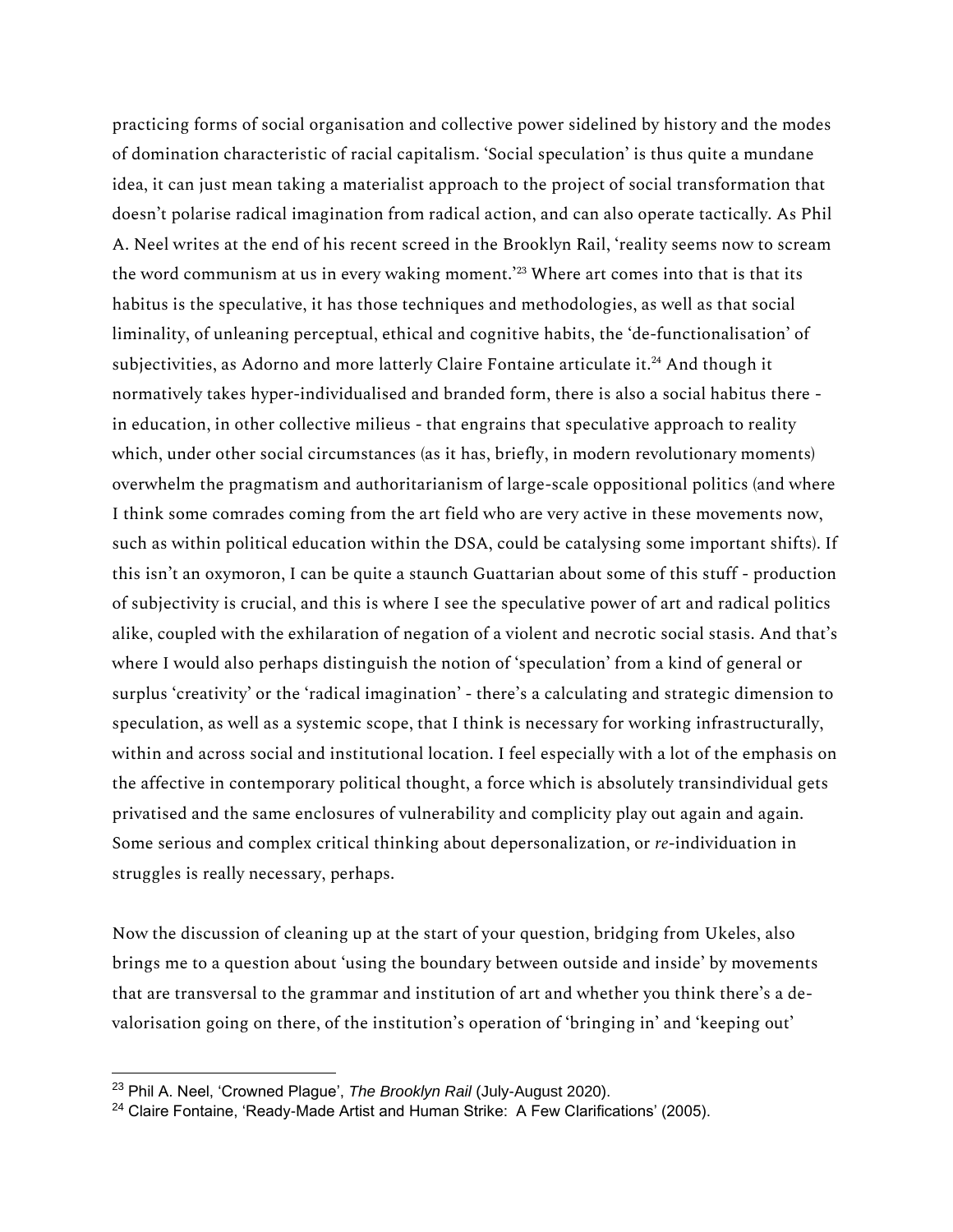which is more or less the only ontology of art we can still find credible, and how that mode of critical 'laundering', of accumulation and centrifuging of any social phenomena, any social contradiction or particular history, as artistic and curatorial material - what you have called 'nominalization' - emerges as a key resource for those movements? Does there have to be a sort of transformation of cultural capital into waste before it becomes a political process, a kind of reverse engineering of the de-sedimentation of content into form that the institution performs? And finally, though this may be another very large question, could there be a pedagogical aspect to this de-sedimentation? Is the evacuation of context, the displacement of social praxis, performed by the production and display of contemporary art enable an educational, and thereby potentially a speculative process? Like any other cultural mediation? So I guess I'm interested in the accumulation of waste product as art on the one hand, and the re-purposing of art as waste for a political process - its determinate negation - and if that is something adjacent to refractively using the power of the boundary between inside and outside that institutions uphold, in the pursuit of ends other than institutional reproduction.

## **AP:**

Firstly, rather than a 'devalorisation' that would be at the core of historical institutional critique (I think of Hans Haacke or Michael Asher here are prototypical of this), in other examples where the act of critique is taken outside the realm of an aesthetics of forms, somewhat ironically there emerges an expressed 'valorisation' of the institution's operations in the process of 'using' the inside/out boundary. And this is then a way of activating a pedagogical aspect that you allude to later in the question. What I mean is that to take the boundary of the institution (one set by the institution itself) as a site of contestation necessarily means also accepting other boundaries that the institution will set forth: what constitutes art and what doesn't, what constitutes politics and what doesn't. One example that I use in the *e-flux journal* text to address this is one demonstrator who spoke during the Nine Weeks of Action at the Whitney Museum that unseated war-profiteer Warren Kanders. While being filmed by Whitney staff she proclaimed that she is an artist, and asked why her work wasn't shown in this museum. Then, after pointing to the videographer she speculated whether this video of 'her work' would be up on the Whitney's walls some years later documenting 'artist protest histories'. On the one hand, this shows a deep understanding and cynicism about recuperation, but it also shows the character of recent art demonstrations: she was not there in her subjecthood as an artist à la Art Workers Coalition. She was there as a comrade of abolitionist, anti-gentrification, anti-capitalist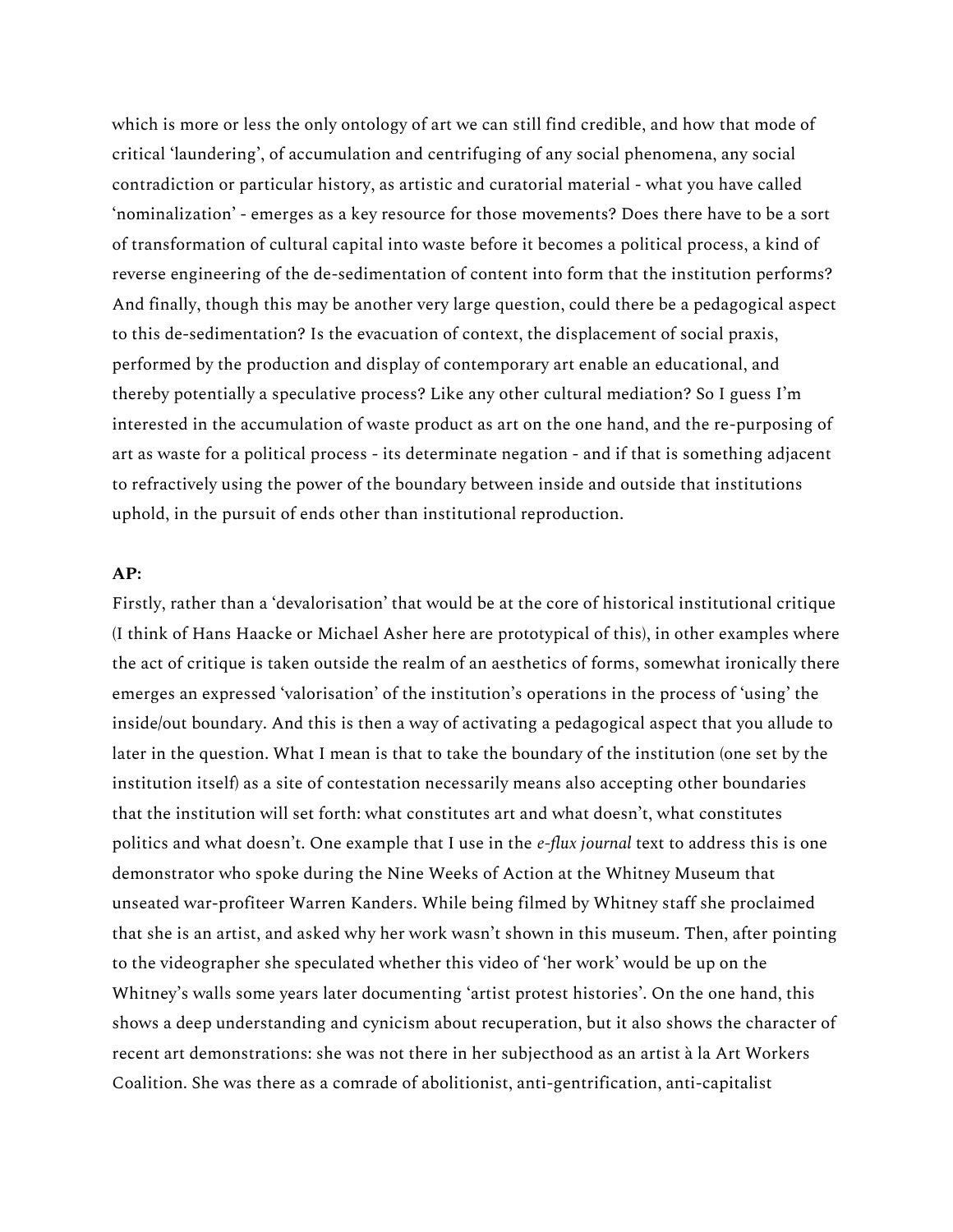demonstrators. In this sense, the museum, as I alluded to above, is taken as a safer field upon which to agitate given there are fewer cops in that space. This uses the autonomy myth, which claims at times (as the director of the museum later did) that art is separate from the political sphere, to the advantage of protecting demonstrators and garnering attention. Here is where pedagogy comes in, which operates not on the level of the canvas or the performance, but in the interest of disruption. The museum's aesthetic forms are not devalorized so much as re-tooled in the direction of abolition. In this sense, the museum can nominalize action as (art) performance all it likes. This is where I see connections between your work and my argument: this disregard for the autonomy myth while employing its 'sedimented forms' is speculative, open, and disinterested in reform. Your wording, that there might have to be a 'sort of transformation of cultural capital into waste before it becomes a political process, a kind of reverse engineering of the de-sedimentation of content into form that the institution performs' reads strikingly appropriate to me.

With pedagogy, I think of visibility and opacity, which are correlatives to your contrasting of form and waste. Much art discourse of the last two decades, especially as social reproduction theory became more of a reference point, speaks of pedagogy as a form of making 'the invisible visible'. My concern, even as I use this language as well, is how this abstraction, (in)visibility, often trades in incoherence. As Alberto Toscano asked some years ago: 'But the character of … invisibility varies – are we speaking of a form, a force, a structure? And could we not say that the problem of representing capital is much better framed as a problem about the representation of a metamorphosis, the sequence and syncopation of value forms, than it is in terms of an absent structure?'.<sup>25</sup> I think the difference, between direct pedagogy through form and this more militant making-productive of waste becomes much clearer through your discussion of infrastructural critique, especially now in the age of Covid-19 as liberal infrastructures, from welfare to electoralism are visibly crumbling before us. I don't have concrete data on hand, but one sentiment that's been circulating in New York as of late, is that at the height of lockdown, unhoused people were more likely to be fed by anarchists than the state, as food pantries closed and mutual aid networks stepped in, or rather stepped up, creating their own supply chains and networks. The plasticity of these networks were then strategically utilized during the rebellions, though how well or in what capacity is a subject of debate given how quickly mutual aid can

<sup>25</sup> Alberto Toscano, 'Materialism without matter: abstraction, absence and social form', *Textual Practice* 28:7, 1221–1240.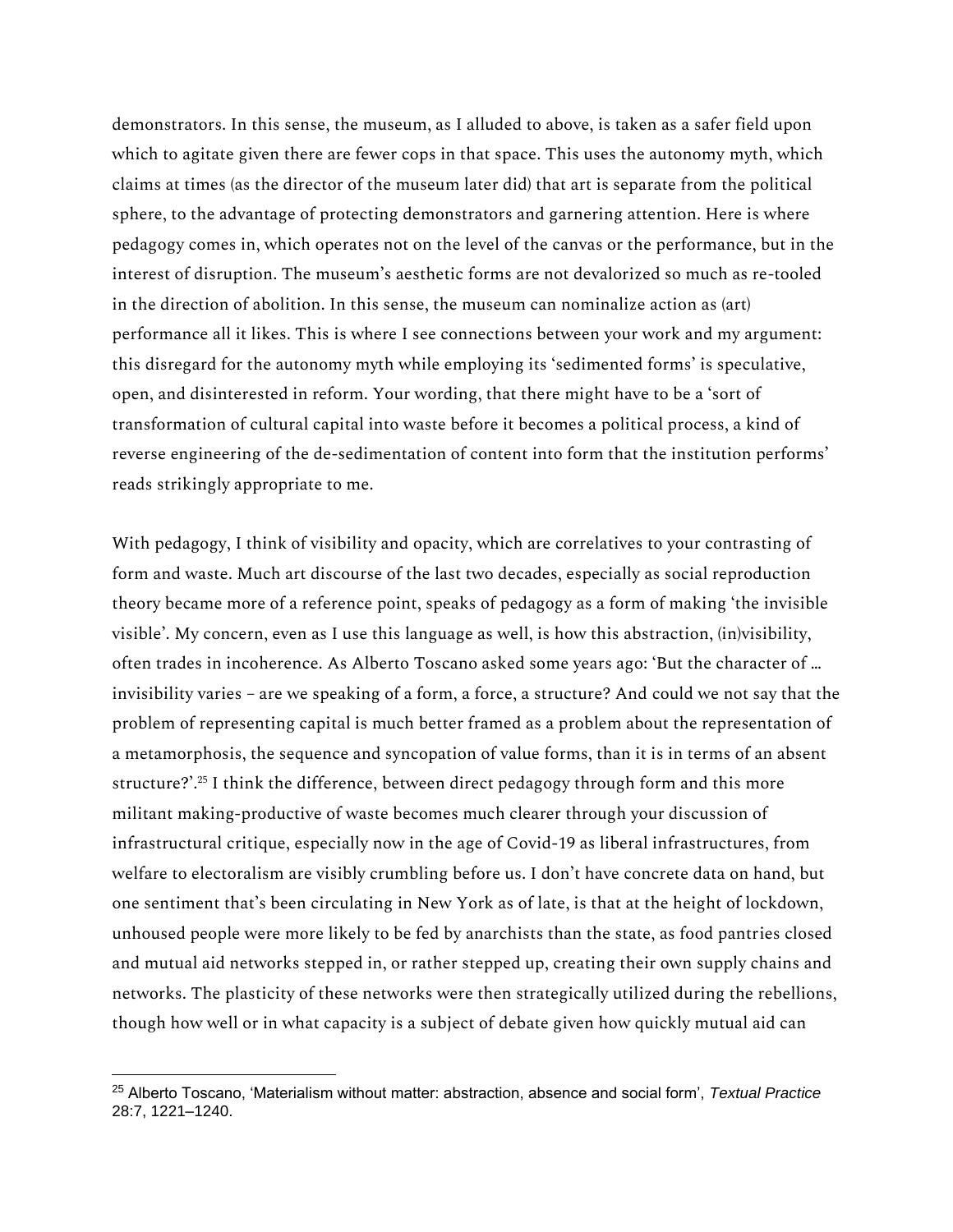dissolve in charity, and furthermore that the logics of racial capitalism make themselves apparent in such a militant reaction as well.

**MV**: Not so much a de-valorisation as a re-tooling in the direction of abolition - I find this formulation incredibly apt. And I agree it coincides with what I was thinking with 'infrastructural critique' and maybe from the other side of the problematic. You emphasise the materiality of abolition as a process, a process that requires tools and tinkering, as well as evacuation and rupture. I want to point to the critical dimension of building stuff and abducting resources, stuff that allows you materially to weaken the enemy by practically and ideologically eroding their legitimacy because the means of - at least - social reproduction are at your disposal. So it's really about practical critique, which I think the figuration of abolition everyone is thinking about now is entirely in the same spirit, that there's no opposition between breaking and building if you approach the parameters of reality speculatively.

There's a really striking moment early in your text which seems to collide all the stakes of the shift you're charting from what could be called a 'hygienic' or 'immunitarian' model of institutional critique to the political model of infrastructural critique. The reason I use 'hygienic' is that it's about drawing lines of contamination or purity, which something like the individual morality of a notion like 'complicity' captures really well - this seems to be a notion that implicitly contains a reference to structural violence (and its rewards, for some) but contains it *really well*. Thus the protocols of institutional critique turn out to be a great preparation for the infection control measures which now organise our social lives. You write, of the border between the institution and the 'outside world', 'It's only more recently that grassroots groups (some including artists) have reframed the last question by acknowledging the border as nonexistent, while incorporating into their tactics the belief in that border exhibited by systems of power.' That last part is really interesting because you are suggesting that autonomy can be used tactically or diverted from its disciplinary ends, and not just evacuated critically so as to de facto affirm heteronomy as universal complicity. It is the institution's commitment to autonomy that can be used to expose its universal complicity, so to speak, but this is secondary: the priority is the situation of collective rebellion which is capable of turning that border into a chalk drawing on the pavement around the defunct institution, and taking it as a space for our 'plans', as Harney and Moten might say. I feel you've said in a fabulously concise way the whole premise of infrastructural critique is to forget about insides and outsides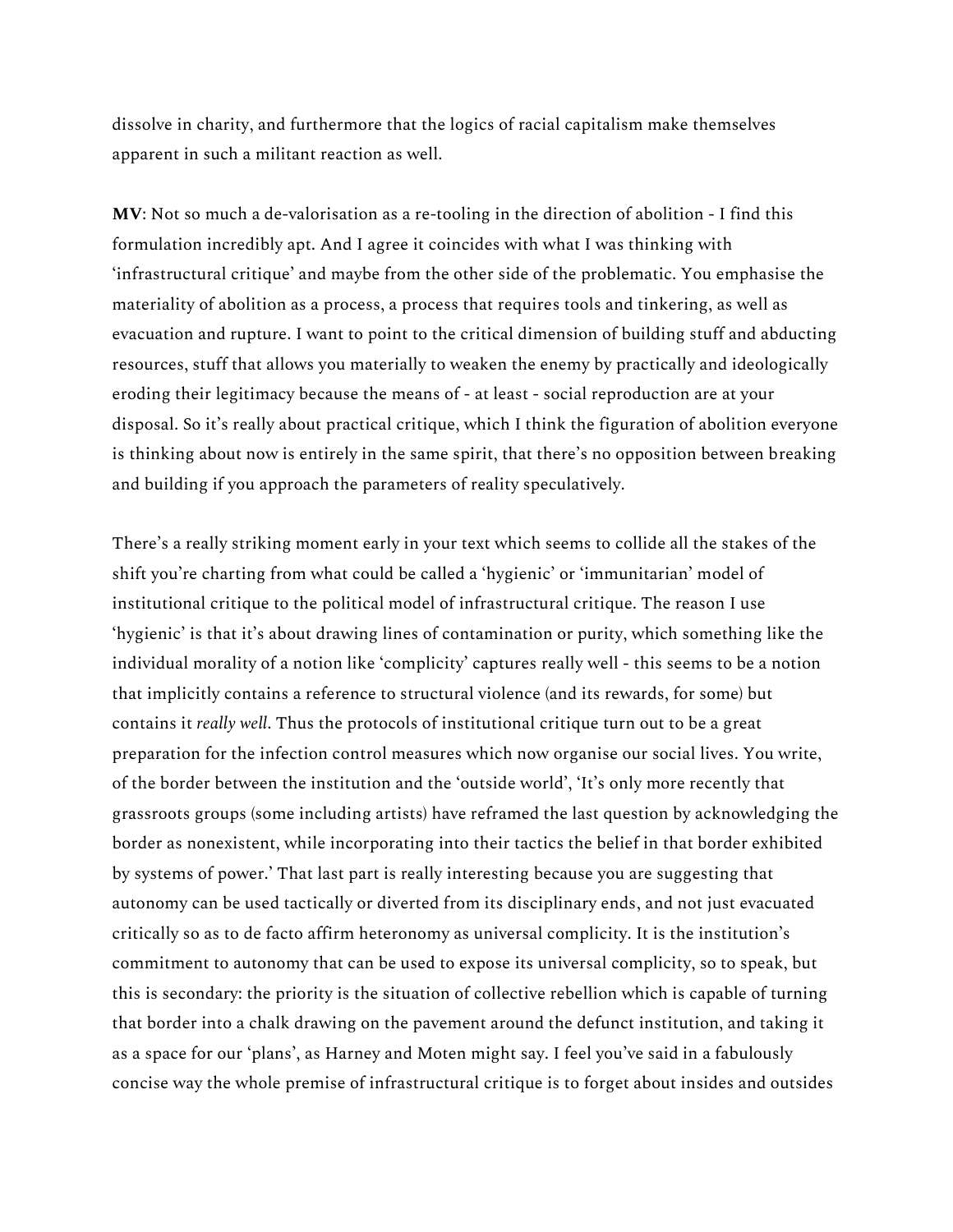as Kantian 'what is it possible for us to know, what is it possible for us to hope'- that is what 80s and 90s institutional critique boiled down to, until its austerity was upgraded and franchised by Relational Aesthetics - as limits or borders for us, and take them up as part of the productive equipment afforded to us by the art field, both economically and ideologically. My exploring the notion of infrastructural critique was premised on whether it was possible to just completely sidestep all the handwringing, and just acknowledge what resources are there, how they can be repurposed, which ones cannot, and which ones are needed. Maybe that is also related to an ambivalence I feel towards sectarianism of all kinds, also in leftist and communist politics as well as art-field politics; the search for radical coherence, a position taking that is not so much an escape from a feeling of marginality as a direct expression of it, though it often takes a displaced form. Somehow this whole line of thinking has led me into an excursion around nursery furniture - security blankets, hobbyhorses, teddy bears - and the fact that your imaginary friend can be much smarter than you, like Calvin & Hobbes. I'm not sure where that takes us, but maybe a final touchstone is Jeff VanderMeer's *Borne*, with its huge hovering bear that terrorises everyone in a town but then its fur becomes a rich repository for scavengers when it's asleep. What do you think of that as an allegory for capital?

#### $AP:$

I love it! It's also a great allegory for the museum (monster with value ripe for liberation). I often remind readers of Ukeles' *Maintenance Art Manifesto* that the second half was actually an exhibition proposal that, among other things, imagined using the museum as an actual space to treat and process waste and recycling: to turn museum into plant, artistic production into municipal maintenance and reproduction. This is a way of asking questions like: what materials and possibilities reside in this space? How canuygfyg it be repurposed?

#### MV:

We need to be thinking about infrastructure full stop, in all areas of our counter-planning and organising, and art is one space among others where that thinking needs to happen. If anything, it feels to me like the pandemic makes that imperative that much more tangible and urgent. Infrastructure is what enables. That is the baseline. This is something I'd need to develop more, but wondering whether any infrastructure has a politics or a vision of society encoded into it - it is easy to think of capitalist technologies that exist purely or largely for the purpose of facilitating surplus value extraction, but it's harder to think of a purely capitalist infrastructure.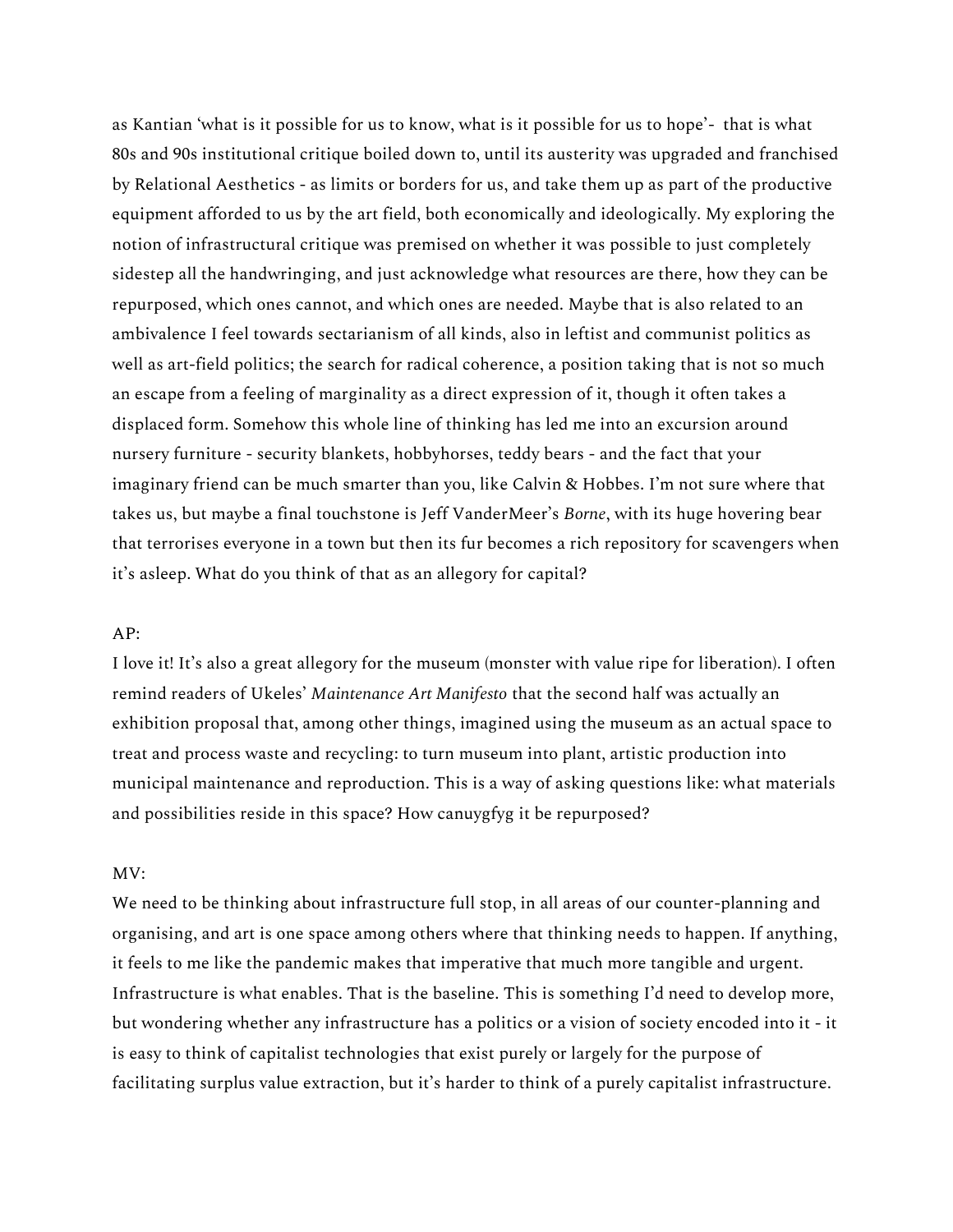But the line between these is not always clear, and people do write about it in different ways, also taking into account the whole welter of discursive production around the dispositif, the apparatus, and 'technologies' as social techniques rather than machinery. I've always been fascinated by Rheinhold Martin's example of the dumbwaiter as a piece of infrastructure that both predicates and disappears enslaved or waged domestic 'help'. But you can also see how those kinds of technologies - upstairs-downstairs ones, in this case - take on another valence in critical disability studies and crip politics, to take one example. So that underlines both the embodiment of the functional premise of infrastructures, and how that constantly has to be questioned from the perspective of how the violence is abstracted into them precisely as a (universal) functionality.

But to try and respond more directly to your question about the impact of stepped-up covid-era surveillance and security on the latitude available to practices of infrastructural critique, I guess it's also about the political spaces opened up by the responses to the impact of the virus, from wildcat strikes by warehouse workers to the ongoing insurrection against the world that the virus seized hold of, foremost the murderous inescapability of anti-black racism. I think a lot of the covid security measures are about restrictions on movement and gathering, but this doesn't really apply outside, and maybe the restrictions on movement means you have to work harder to transform where you are. The restrictions will maybe be more salient economically, as social reproduction becomes more of a challenge for vastly more people. To what extent the preexisting and the covid-era infrastructures of support can both address that, and see some kind of coalescence with the uprisings is something which is both happening and the scale or future of which is impossible to predict, at least at the distance from which I'm writing this. But what it definitely does seem like is that the relevance of contemporary art institutions will continue ebbing, and their infrastructural aspects - supporting research, production, organising with money, space, time, access, amplification - will continue to eclipse the traditional functions of those institutions ever more decisively.

## **AP**:

I think of a beautiful video that emerged from the uprisings in Minneapolis, in which a man describes the scene of an 'autonomous zone' set up by people on the streets. After having liberated many commodities (food, drink, provisions), they were distributed on a basis of need. As he said: 'people just came and shopped for free'. There is a clear devalorisation of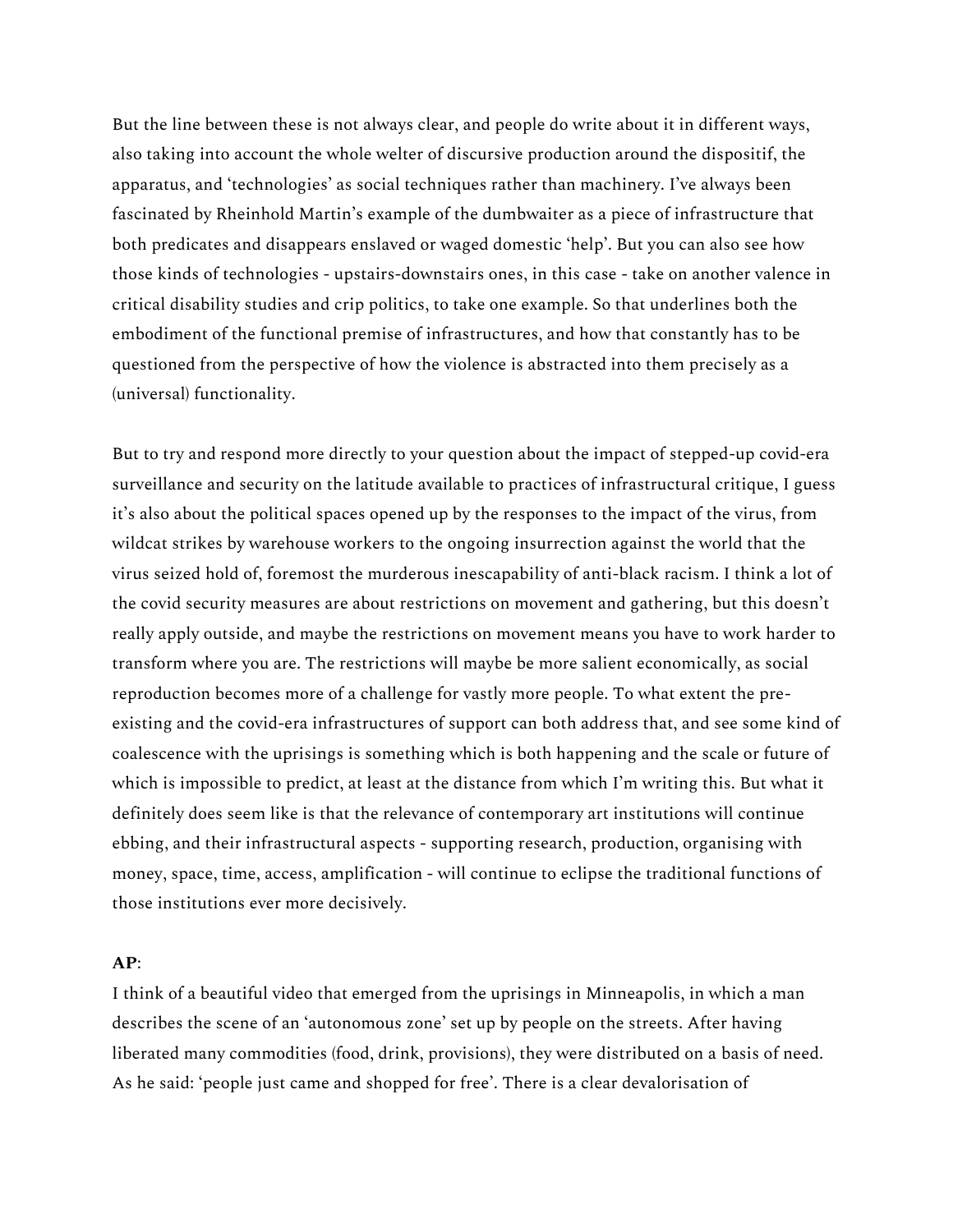commodities here, on the level of exchange value, and a rearticulation of their use-value, but most interesting to me is also how it operates on an infrastructural level. As you say: what resources are here? How can they be used? Also that the verb 'shop' hasn't been traded for something else.

This leads us, if only tangentially, to your forthcoming text in *Radical Philosophy*, which is particularly timely as well. In the text, you argue that the turn to discussion of bodies:

… underlines the prioritisation of vulnerability, or, more generally, life, materiality and affect which constitutes the parameters of basic political analysis today ...Vulnerability, or, more concretely, exposure and exclusion, seems so much a facet of daily experience for so much of the global population (even in the 'West') that, for many theorists, they suggest the parameters of any critical analysis that would prove adequate to both diagnosing this state and imagining forms of collective life otherwise.

Since the onset of the pandemic, I've been thinking that one of the defining privileges of the elite has been transformed into *im*mobility, as opposed to their prior privilege of mobility. This is in turn predicated on the forced mobility of care workers, the unemployed, unhoused, and so on. Displacement was re-codified as productive in the sense of 'essentialness'. Of course, being exposed and vulnerable in contemporary contexts for non-white people means more than just exposure to Covid-19, but also exposure to a violent police guaranteeing the protection of property. Can you talk about your recent work on the discursive and practical turn to 'bodies' rather than subjects, individuals, etc? What about humans? This last question prompted me to return to a pamphlet on torture by Kristian Williams from some years ago where he writes: 'Talking about *bodies* is useful because it helps to remind us that politics is not only about abstract principles and broad social forces. It is also personal, and physical. But there is a danger in this rhetoric, as well. It has become faddish, of late, to write about 'bodies' in ways that sometimes obscure the fact that we are really talking about *people* … Treating a person as a body often involves some degree of violence. Reducing a person to a body always does.<sup>'26</sup> What do you make of this line of thought?

**MV**: One way to start narrating that is how the experience of the pandemic has generalised what used to be a certain understanding of biopolitics which was perhaps common sense in

<sup>26</sup> Kristian Williams, *Hurt: Notes on Tortue in a Modern Democracy* (Microcosm, 2012).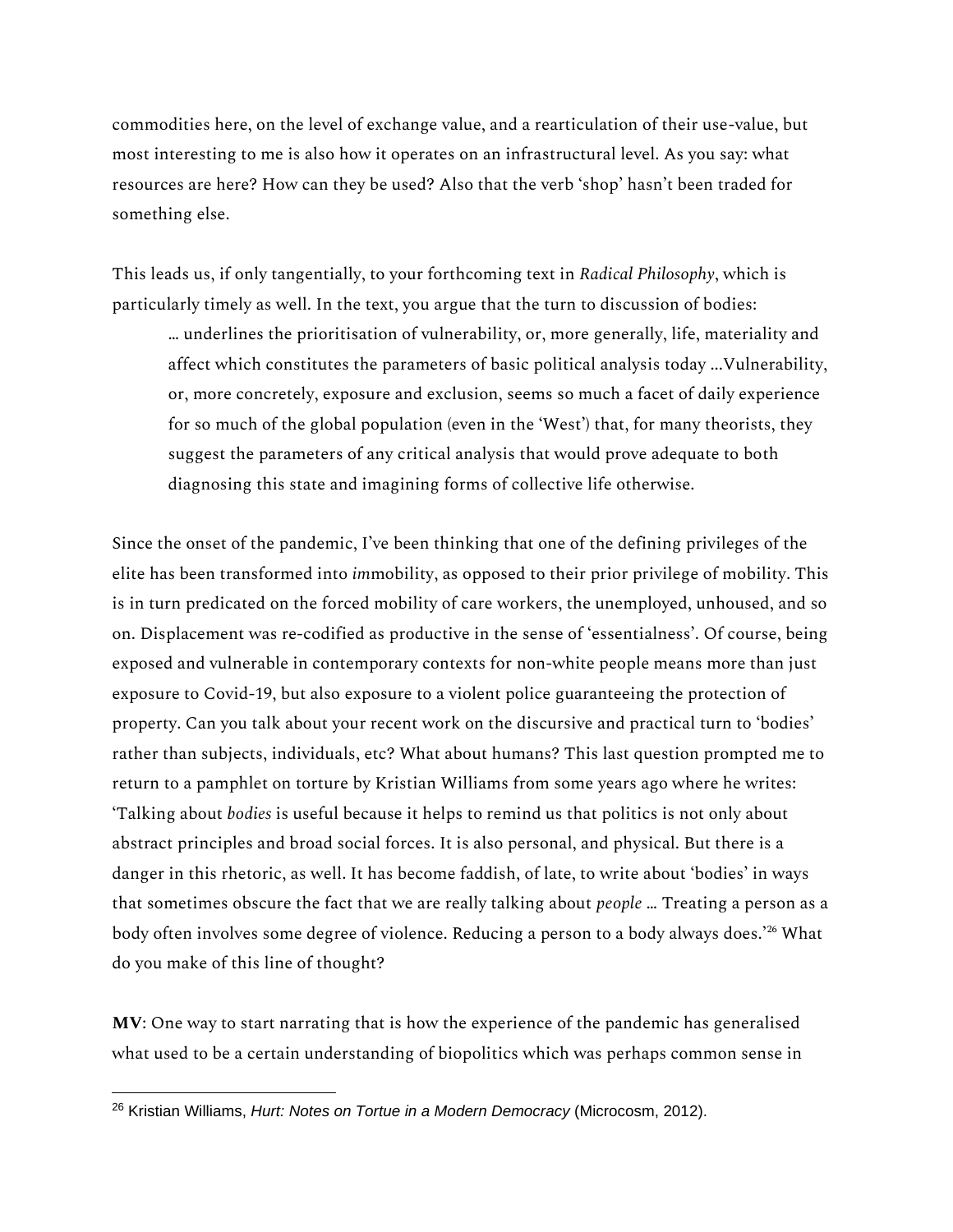certain academic, activist and critical domains but less so in a broader discursive, or even affective, context. What happens to the individual or biological body is systemic, is institutional, is connected to and engendered by not just the evident disciplinary and governance infrastructures of gender, race, sexuality, ability, legal status, etc. that we are perhaps familiar with from the Foucauldian paradigm, but also to the perhaps more conventionally materialist considerations (which are not at all separate or detached from the above) of global food production systems, logistics networks, the shredding of social safety nets and public health, and so forth. The pandemic, and the management of the pandemic, or the failure thereof, made these connections very obvious and implacable, very hard to ignore, basically from the moment panic buying began, before you even had to look for any critical research or analysis on what was going on regarding the long-term background or the incredibly differential if socially embedded horrific impacts of the pandemic.The management of the pandemic and its economic and social fallout, and how it follows the existing distribution of life chances and protection in societies whose every aspect of social reproduction is defined by extreme violence against black people, people of colour, racialised migrants, women and trans people. This is a violence both structural and gratuitous, as well as men whose class position gets lethally combined with their allocation to the first three groups, of course.

So on the one hand it feels like the pandemic has definitely revealed the extent to which individual, bodily vulnerability to harm and risk is socially produced and socially institutionalised. On the other hand, there have continued to be discourses around the greater vulnerability of black and brown people to the virus which attempt to locate this vulnerability in some extra or surplus 'unfitness' or specific racialized susceptibility, some 'x factor', which seems quite problematic on a lot of levels, given the kind of alibi this would provide for the neglect –to- sadism spectrum that white racism authorises and practices through public and private mechanisms to be written off as the peculiarity of, or written on, particular bodies, or, even more insidiously, 'cultures'. At the same time, there's of course a lot of emphasis on individual responsibility in some states, incl US and UK, for the management of a pandemic which is at the very least a collective action problem, as sociologists would say - and the reason I bring in that reference is that the common sense of individual responsibility is actually a motivated, intensely politicised right-wing libertarian denial that there can be anything relevant in the social sphere between individual judgment and authoritarian orders, so you have the heavy-hearted decision to vacillate between the two, as in Johnson's government. The notion of a 'collective action' problem is a facetiously technical term for a state reason that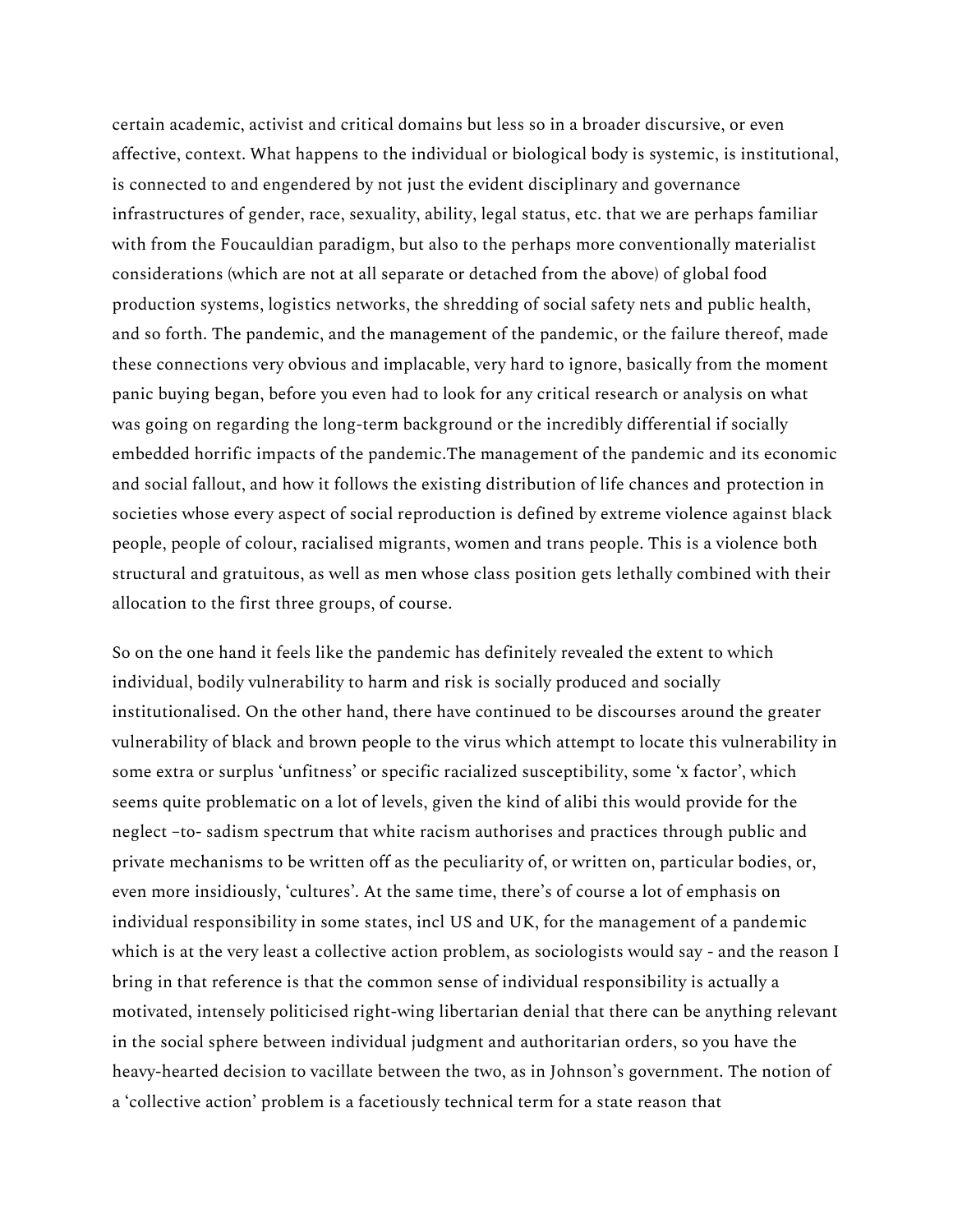necrocapitalise 'common sense', as has been characteristic of neoliberalism as a logic of governance in general, without a doubt.

Given the individual is the naturalised unit of life, social relations, and human reason in neoliberal ideology, this is perhaps another way that the social and the biological are intertwined in a way that disavows the collective and the social in the systemic prioritisation of the economic – which is the systemic dimension that the emphasis on individual choice and judgment precisely disguises, unless it's an issue of universal provision of vouchers to go to restaurants, which seems like some kind of New Yorker cartoon on what Tories think of when they hear the term UBI.

And with this preface about the slippage between vulnerability as social and biological, this allows me to say a bit about my recent research on how this suddenly common-sense status of the critical trope of 'biopolitics' has been taken up on the left, including in contemporary art. Here I am thinking, more topically, of texts on 'left biopolitics' that have been circulating in the last couple of months, such as by Panagiotis Sotiris, which basically translate some of the feminist arguments around self-determined social reproduction and the political implications of the networks of mutual aid that were so active during lockdown in some parts of the West (while persisting under the radar in places where the state has never been a reliable provide of any collective survival mechanism) into this Foucauldian vocabulary, and hearken back to the breakfast and other social betterment and collective self-provision programmes run by liberation movements in the  $20<sup>th</sup>$  century such as the Black Panthers, to take the best known example.<sup>27</sup> But I'm also thinking of the turn to a vocabulary of 'bodies' which pervades activist and cultural discourse, from art and curatorial theory – see the Parliament of Bodies in 2017's Documenta as one of the early and most visible examples – to the everyday political vocabulary of the anti-racist, queer and feminist left. This is something I try to analyse in the work you mentioned. It's part of a turn to affect, to the somatic, as the ground of political legibility and possibility, echoing in some ways new materialist and object oriented discussions in the academy in the determination to go beyond linguistic, symbolic, even psychoanalytic narratives that privileged a 'split subject' structured famously, 'like a language' in their unconscious and their desires. In this sense, it tries to override the consumerist individualism that is the default of conceiving of the 'person', so to speak, in the abstract in contemporary capitalist societies. At

<sup>27</sup> Panagiotis Sotiris, 'Democratic Biopolitics Revisited: A Response to a Critique', *Critical Legal Thinking: Law and the Political* (May 25, 2020).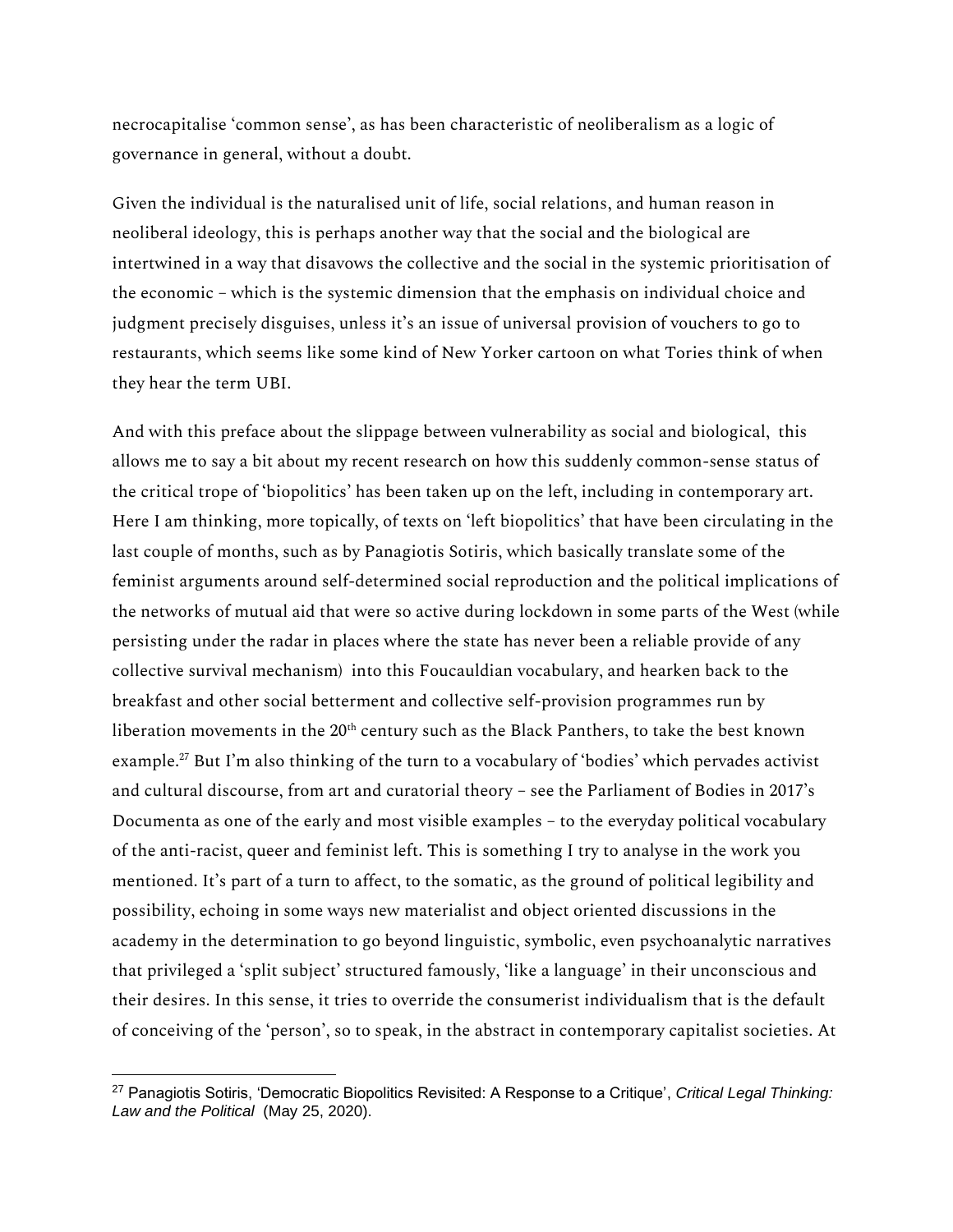the same time, there's an ambiguity there, because the individual thus conceived and normalised is not so much a linguistic or a rational individual necessarily, although the rational choice theory of markets continues to be very much in effect in policy design, but then of course so does behavioural economics, and all the disciplines and popular notions of the person as a bundle of quantifiable affects and data, frequently communicated by and elicited from their bodies, as with fit bits and other such self-quantifying devices. So my question is really whether the self-proprietorial individual that is the model of the neoliberal human, the consumer, can be avoided, politically or ideologically, whether we actually do get to a more collective and connected place through the use of the language of 'bodies' or whether that is trying to get to a level of concreteness that sidesteps the powerful forces of social abstraction that turn us into isolated, helpless, suffering bodies, just as the pandemic has made so unbearably clear.

What is really worrying as well, and I will note that my personal anxiety levels around this have been pronounced lately, is that returns to normality in many places not only have no mechanism for reckoning with the trauma of the last few months - the uprisings took that on in a big way, but are not so much a part of the landscape in most places outside the US anymore - but there is also no reckoning with the fact that for vast numbers of people working through a period of mass infection and mass death was their normality. And the fact that they were working enabled the people who could be homebound to hold on to what was their normality (through consumption). And now we're going into a period of majority unemployment, and possibly second waves, which are definitely already happening in some places. Just so many diagrams of the intrinsic entropy of capitalist society. There are movements, or absence of them, or small pockets of resistance like labour organising on the local and sectoral level (as in the national HE and FE union I'm active in), but also I am finding it hard on a psychic level to entertain the idea that we are no longer in a state of emergency, when this has been a consensus position, in a strange way, for the last few months, and has also contributed to the self-evidence of systemic critique, as I mentioned earlier. I find the idea of a 'back to normal' so apocalyptic at this moment.

**AP**: During lockdown I got pretty interested in reading about U.S. neoconservative movements from the past given their coherence with today's austerity politics—I got hooked by reading Kim Phillips-Fein's *Fear City* about the almost-bankruptcy of New York in 1975.<sup>28</sup> There's a

<sup>28</sup> Kim Phillips-Fein, *Fear City: New York's Fiscal Crisis and the Rise of Austerity Politics* (Henry Holt, 2017).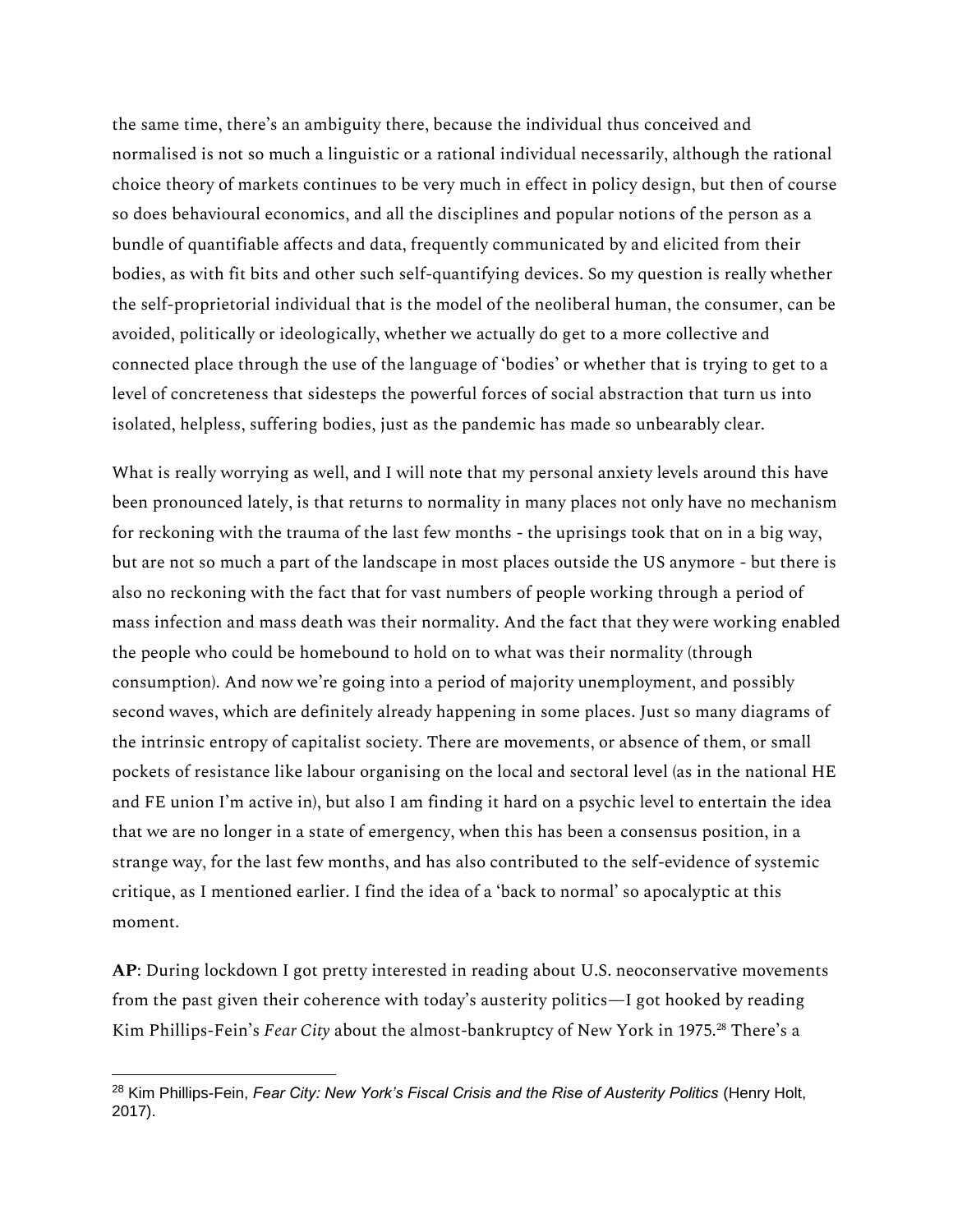passage that was glaringly relevant in which she discusses how technocrats and neoliberals came to NY to legislate what services were 'essential' and which could be cut—unlike schools and a once-expansive public hospital system in neighbors with people of colour, which were defunded, the police budget was protected, just as NYC's six billion dollar police budget was protected some weeks ago, as the rebellion's first wave waned. The rioting and looting during the 1977 blackout in New York demonstrated more historical coherence with the present. In some sense, I think the legitimacy of a term like 'essentialness' has only become stronger with the grouping of vast swaths of labour into terms like precarity, flexibility, etc. Making the return to normalcy all the more terrifying, do you think that 'bodies' are easier to make precarious than 'workers'?

**MV**: Yes, I think so, because 'bodies' evoke some totally fragmented and individualised entities, without context, biography or relationships. Totally exposed, totally vulnerable, and totally atomised, drawing on notions of 'dead bodies' on the one hand, and 'bodies' as a neutral descriptor in e.g. physics, which are the two parameters that much of the mockery on Twitter and Black Twitter around the ubiquity of the term brought into focus. Clearly the use of that language is meant to highlight those conditions, but I worry that what it doesn't do is highlight them as socially constructed and politically embedded. So bodies are precarious, whereas workers are in a productive relationship to capital, to the state, and thus have power, and when their situation is made precarious there are different things that they can do to fight back, individually but mostly collectively, because they are of course *systemically* made precarious. As workers, but also, and this is something I write about in the RP piece as well with reference to the Guery and Deleule book<sup>29</sup>, as bodies, which is the individualised and brutalised form that the competition for survival roots as the base level of your social existence in a capitalist society, but especially in a neoliberal capitalist society where you are trained in all important respects to see yourself as a consuming monad. And as I was outlining earlier, it really did seem to me, and maybe this is naive, but that the pandemic made the connection between the hyper-vulnerability of 'essential' workers and their situation in a structurally and expressively anti-black, misogynist capitalist society socially legible, or it 'de-essentialised' it. Which is also, clearly, why you saw a rush in parts of the media in the UK to restore the essentialism, that is, to find a biological rather than a social basis for that hyper-vulnerability, which can be more or less

<sup>29</sup> Didier Deleule and François Guéry, *The Productive Body*, Philip Barnard and Stephen Shapiro, trans. (Zer0 Books, 2014 [1972]).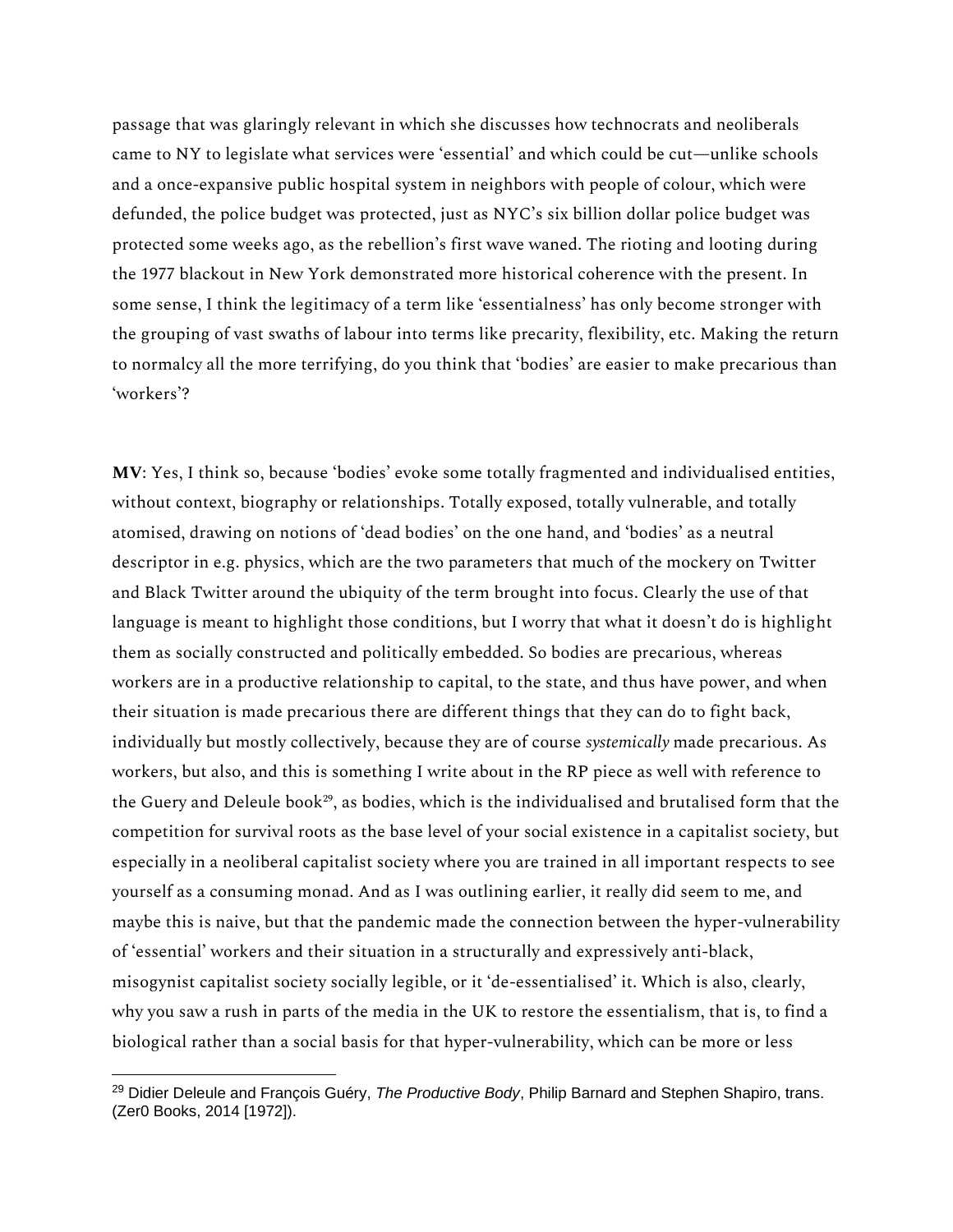formulated in the UK versions as 'but once you take all the social factors out of the equation, the fact is more black and brown people are dying', which obviously sounds extremely confused because you can't remove 'those factors' from the 'equation' when it's a matter of a structurally and expressively racist society, and the US version, which maybe maps on more to pre-existing fascist erogenous zones like 'oh, it's just black people dying, they're weaker because they make poor lifestyle choices'. At least that has been my impression of how this sideshow discourse has developed.

## **AP**:

That shitshow discourse, as we could also call it, certainly trades on this very stream of thought. And I don't think it's naïve at all to think that the pandemic, and its conditions, have encouraged a process of de-essentialisation. Some, perhaps more naïve arguments that I was/am susceptible to were those that proclaimed the emergence of a general strike, but one void of intention. I would argue, following your argument, this thought probably stems from thinking bodies as workers, even when the former is not taken to be the latter by capital. To close out our discussion, and given you mentioned your union work, I'd be remiss not to bring up the struggles at Goldsmiths, and in UK education right now. How does rank and file union action come into play in speculation, as you understand it?

#### **MV:**

Here I guess I'd say something like unauthorised action, which is the main type of effective labour organising we have seen in recent years at the university (as with the Goldsmiths Anti-Racist Action occupation last year or the wildcat marking boycott this year) is speculative in the very quotidian sense of the hazardous state of taking action without securing official legitimation from the main negotiating body for workers' rights on campus, in this case the national union for academics. But this would be a rather thin sense of speculation, because it would be peremptorily imputing the political to a pragmatic decision - acting in a quick and timely fashion, which the official union is not set up to do - and we all organise collectively and unofficially across the union and other groups on campus in practice anyway, so in some ways it wasn't really a gamble or species of political 'entrepreneurship'. This is not so say that unofficial action doesn't have political implications inasmuch as it claims space and claims justice, and in doing so acknowledges that institutional structures are by and large in place to reproduce the institution, and that these institutions support people in resistance either a/if they act as passive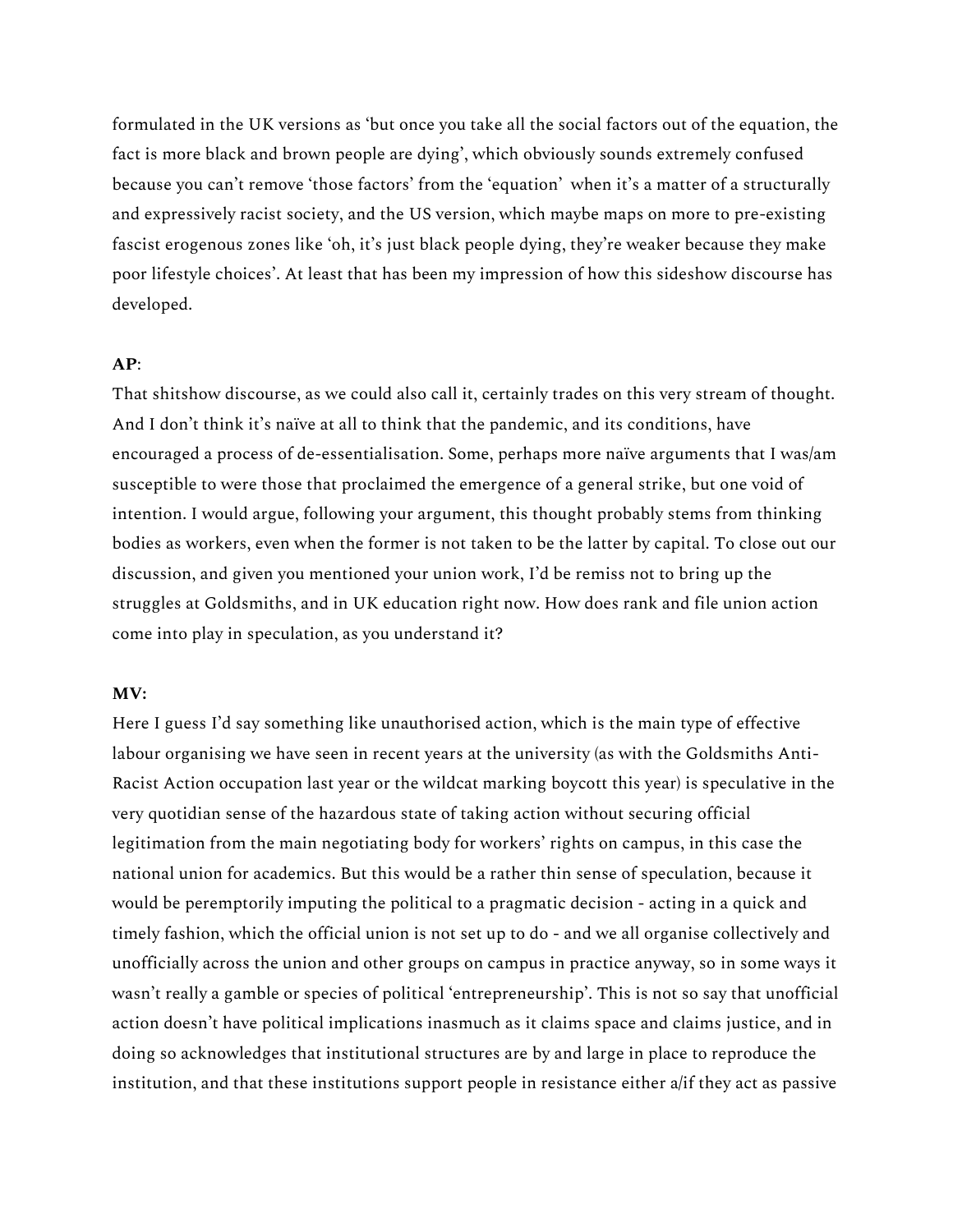service users or b/push the union to a place where struggle has reached such a level it scrambles to keep up (saying 'it' to refer to the institution, and not the rank-and-file active within it, who may often be a minority of the membership, but not always). That's part of the romance of the rank-and-file within trade union bureaucracy - or any form of state, if you recall Obama urging social movements to keep putting pressure on him at various points of his presidency - a mythologization that hopefully most of the rank-and-file keep their distance from.

But the question - sorry I keep going off course - was about how rank and file union action comes into play in speculation as we've been discussing it. I suppose one important aspect to develop here would be that the speculative arises in the connections and conjunctions, as well as in the negations, at stake for any movement, and here the emphasis would be on how workers movements and other campaigns are articulated as class movements without losing their specific autonomy and political genealogies and contexts. The articulation of BDS, Fuck the Police, anti-displacement and Decolonize This Place militants in the Whitney situation last year is an example of such a speculative composition, and something which I've also learned a lot about from you and other comrades in NYC as those crossed over with the social antagonism among the museum staff, biennial artists and various cultural workers, proximate and remote. At Goldsmiths, a comparable situation, albeit one which did not foreground divestment or police violence, but which leveled the embrace of labour in the representational politics of contemporary art vis-a-vis the labour conditions of racialised migrant cleaners was the campaign to bring maintenance staff in-house which picketed the opening of the new campus art centre, using slogans such as 'who keeps the white cube white'. What is speculative here, or in both these instances, for me, is how a common social surface is inscribed with action, becomes a space of solidarity where the *same things* are seen to destroy the lives of what seem to be functionally autonomous actors (as in Fred Moten's line about 'is killing you too, just more slowly…') but the socially effective differences are not sublated or bracketed - they are politicised, and sometimes the speculative solidarity doesn't last, and there is the kind of splintering and phantom micro-politics that you and others have observed emerging within the current movement, which is both a product of an oppressive society and its insidious assaults and equally insidious rewards, and the product of the process of rising up within and against it. Speculative, again, in the sense of acting without guarantees, acting in the present as if it were the future already achieved and refuting thereby the politics of linear time and development, while not refuting the use of strategy and base-building. If the antagonism is still there, the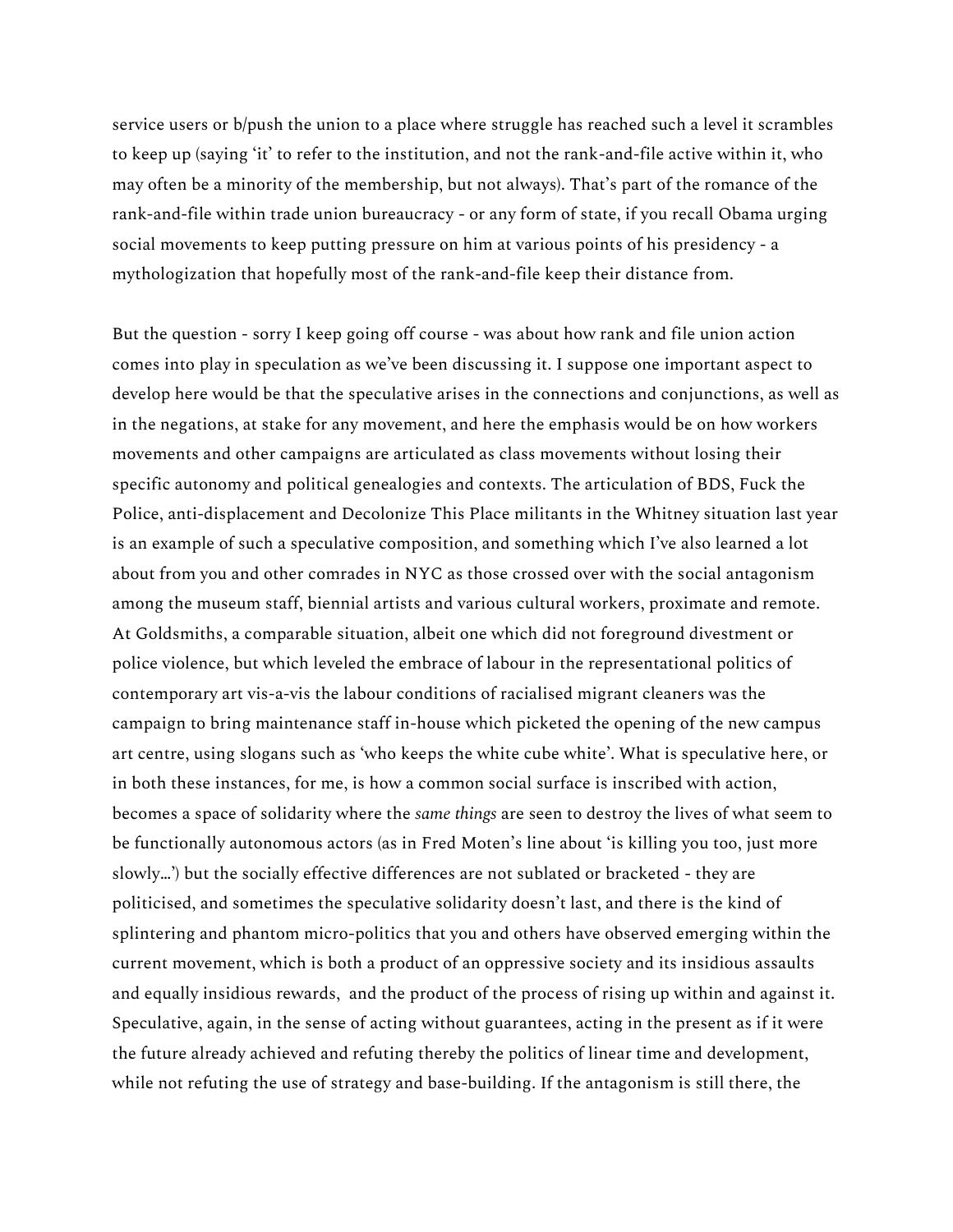speculative alliances will keep coming back, and it also has to be clear that if we keep our focus on the real antagonism then the sideshow debates about extra-state vs electoral politics, grassroots vs institutions, identity vs class will not get traction. These are false questions, false debates, and they exist purely to trap the movement - they are the sea lions of political praxis, and we troll ourselves when we assent to those terms, so to speak. Which is why the kind of topology of inside and outside that you trace is so important, because you show how to use that line to construct something totally different and more useful. You do this by clarifying the intrinsic relationality of the border and that we can approach it resourcefully and not from a perspective of immunization. I keep coming back to categories as ways of staking out relations in antagonism, rather than categories as classes of things, or identities. So it comes back to nonidentity, and the wish to deflect the reification of boundaries in praxis. I remain committed to the notion that capitalism is the total enemy (relation) that incorporates and generates all others, to speak and think historically and systematically rather than mythically or ontologically. Since capital totalises and separates, as part of its own valorisation and the suppression of the life of everything else, what this means is that we have to fight in specificity, as black queer feminist socialist movements from the 1970s into the current tumult have been showing. Knowing what is based in a common world, and what is a specific fight based on how that world has identified and subjugated you, and where these overlap or diverge. So, when saying that capitalism is the total enemy, what that has to mean is that capitalism = anti-black exterminism, capitalism = misogyny, capitalism = ecological collapse. None of these are incidental or simply included, they are synonyms, and it's obtuse to try and separate them, logically or empirically.

So where does that leave us with speculation? A non-deterministic approach to social antagonism, especially from the viewpoint of practice. Taking the speculative subject, the selfoptimising doom of creativity, ingrained in artistic subjectivation, and the confidence in experimentation those forms of education can also impart, and turning that inside out as a resource for experimental forms of connecting and infrastructures of organising. That's as far as I've gotten.

**Marina Vishmidt** is a writer and editor. She teaches at Goldsmiths, University of London. Her work has appeared in *South Atlantic Quarterly, Artforum, Afterall, Journal of Cultural Economy, eflux journal, Australian Feminist Studies*, and *Radical Philosophy*, among others, as well as a number